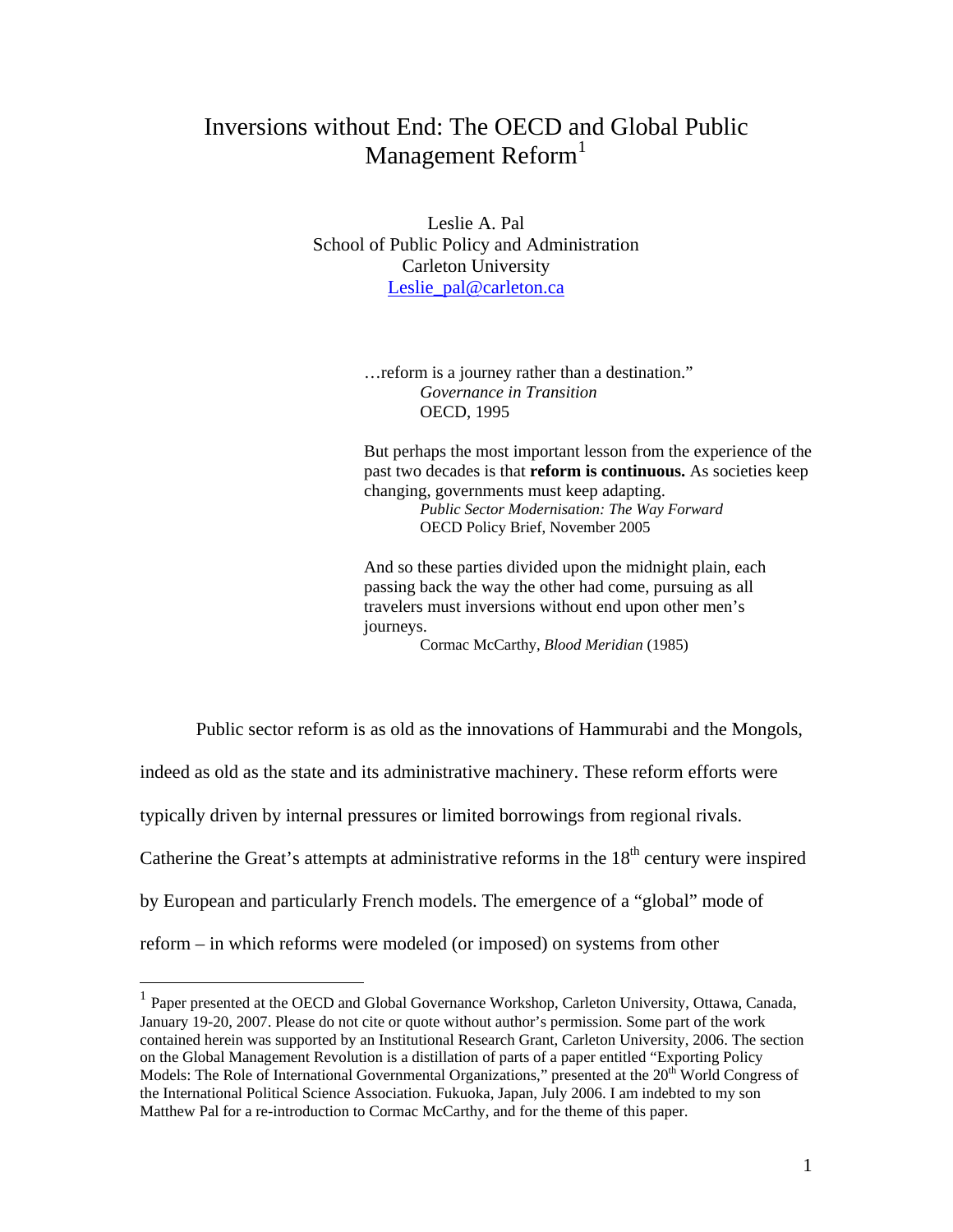civilizations and far removed geographically probably can be dated from the British Empire and the export of its parliamentary and administrative systems, and was starkly displayed in the late  $20<sup>th</sup>$  century Japanese attempt to modernize after the Meiji restoration (Westney, 1987).

The last fifty years has seen an intensification of this global mode of public sector reform, in that the process is now driven not by single states, but by international or global organizations, most iconically the World Bank, the EU, and the OECD. This paper focuses on the OECD and its work on public sector reform. As we note below, the OECD became a prominent global advocate for the New Public Management (NPM) through its governance committee, PUMA (the Directorate is known as GOV). While that broadly remains true today, the OECD has actually projected a much more complex narrative about the nature of governance and public sector reform than is commonly realized. There are only a handful of studies on the content of this narrative. This paper will examine the narrative in detail, and its master theme of "modernization under stress." The theme emphasizes the importance of emulation and borrowing among a family of nations that wish to move towards modernity together. At the same time, it has to invert that theme to respect particularities and avoid the impression that only one model of public sector reform is viable or worthy. The narrative is therefore a series of "inversions without end" as the OECD moves from the particular to the universal, from models to modalities, from reform to redemption.

The sheer scope of the OECD's work on public sector reform – budgeting, ethics, e-government, regulation, social policy – makes it necessary to focus on those documents that have periodically treated the general theme of reform and modernization, or what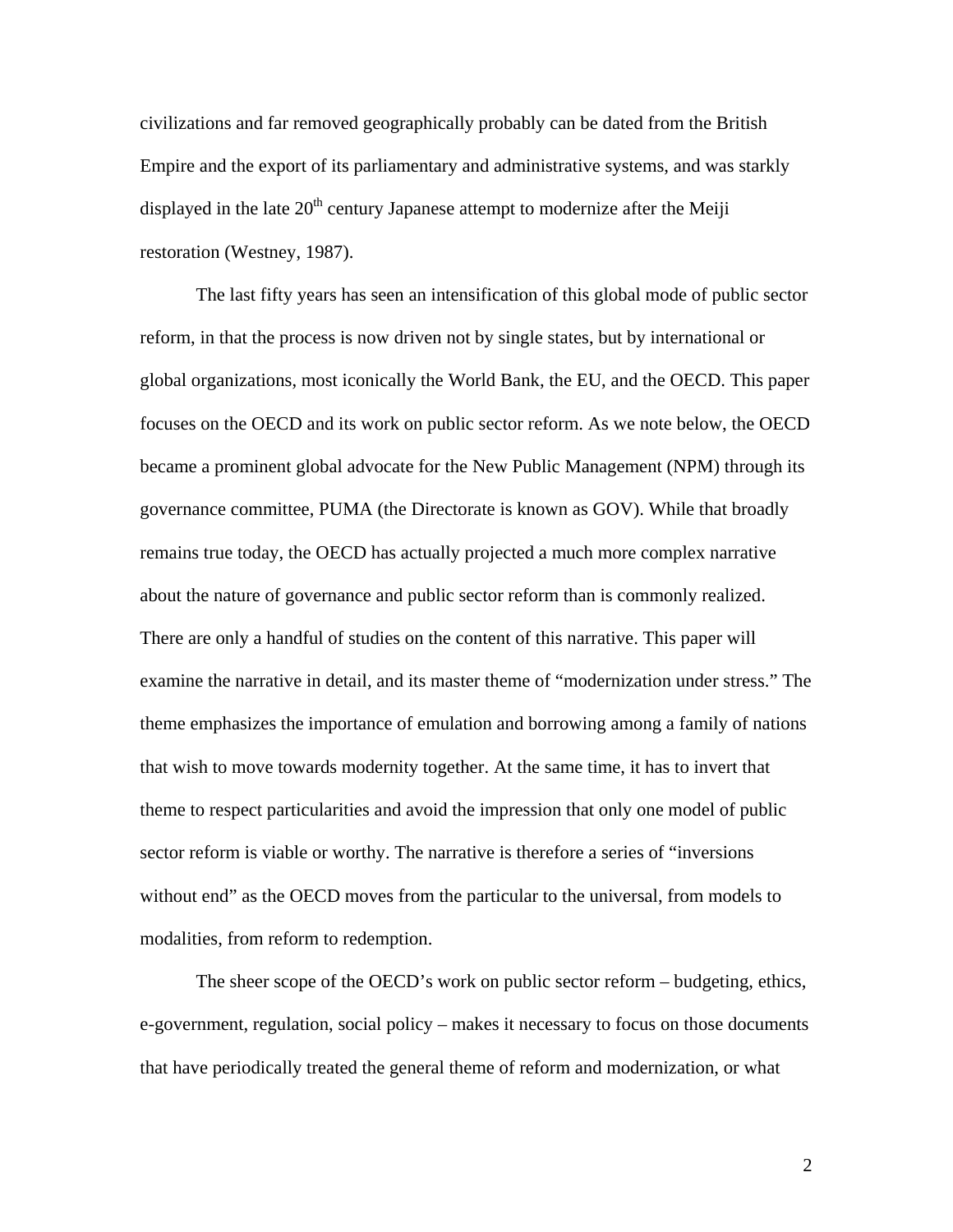broadly might be termed "governance." These documents in effect are reflections on the modern state as such. The OECD only entered the governance field after a 1979 conference in Madrid, and PUMA was only formally established in 1990. Since then, it has released a handful of documents on the general theme of governance or public sector modernization. The paper reviews the narratives constructed in four representative documents: Governance in Transition (1995), two policy briefs on modernizing government (2003, 2005), and the most recent review, Modernising Government: The Way Forward (2005). First, however, it briefly reviews the nature of the global management revolution that was launched in the 1990s, and the existing work on the OECD's role in that revolution. It concludes with observations on the key themes in the documents, as well as on how we should think about the influence of the OECD and global knowledge networks.

#### **The Global Public Management Revolution**

NPM took the world by storm in the 1990s, but there still is debate about what the movement – and it had a messianic quality – was and is actually about. Barzelay (1992: 5) argues that NPM calls for the replacement of a "bureaucratic paradigm" of carefully defined roles, reliance on rules and procedures, line and staff distinctions, tight financial control, and central agency oversight, with a more client-focused, service-oriented system. Bevir, Rhodes and Weller (2003) highlight the following features of NPM:

The term refers to a focus on management, not policy, and on performance appraisal and efficiency; disaggregating public bureaucracies into agencies which deal with each other on a user pay basis; the use of quasi-markets and of contracting out to foster competition; cost-cutting; and a style of management that emphasizes, among other things, output targets, limited term contracts, monetary incentives and freedom to manage….It is said to be a global phenomenon. (1-2)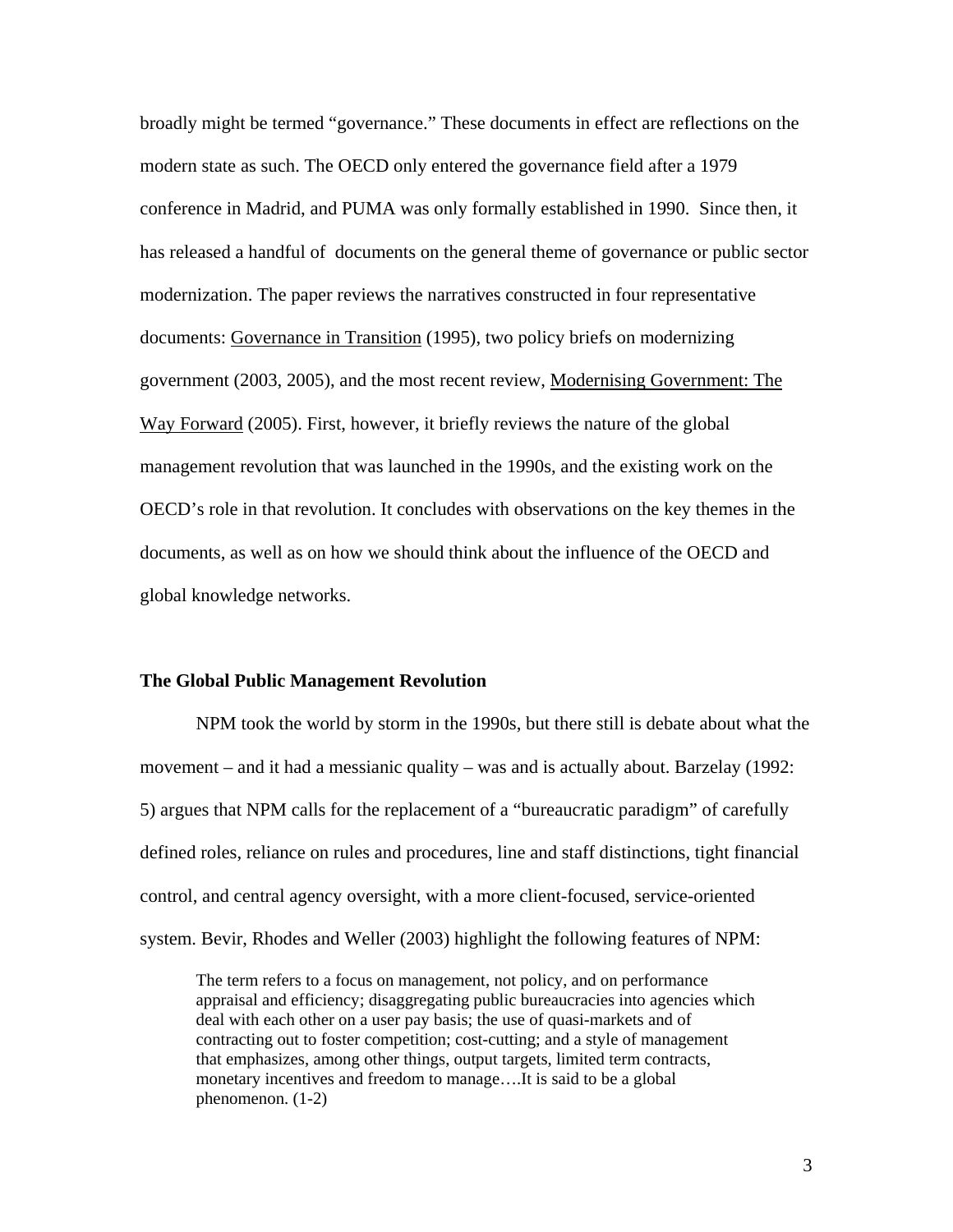Kenneth Kernaghan (2000) provides a useful list that contrasts what he calls "bureaucratic" with "post-bureaucratic" organizations. The characteristics of postbureaucratic organizations are citizen-centred, results-oriented, decentralized, and competitive structures and processes. Hood (1996) claimed that the key features were an emphasis on: hands-on management; performance; output measures; disaggregated bureaucracy into smaller, self-contained units; competition; the emulation of private sector practices; and discipline and parsimony in the use of resources. Kettl (2005) broadly agreed in describing the trends in new management thinking as productivity (how can governments produce more services with less tax money?); marketization (how can government use market-style incentives to root out the pathologies of government bureaucracy?); service orientation (how can government better connect with citizens?); decentralization (how can government make programs more responsive and effective?); accountability for results (how can governments improve their ability to deliver what they promise?); policy (how can government improve its capacity to devise and track policy?). To complicate matters even further, while much of the literature in the 1990s and early 2000s focused on NPM as a shorthand for describing shifts in public management theory and practice, Peters (2001) argued that NPM was in fact only a species of an even broader variety of changes in modes of governing. He discerned four emerging models: market, participatory state, flexible government (e.g., experimentation, low cost, virtual organizations, etc.), and deregulated government (e.g., more managerial freedom, entrepreneurial, creative, active). Each model diagnoses the governance/management problem differently, has different ideas about how the public sector should be organized and constructed, and offers different visions of the policy process.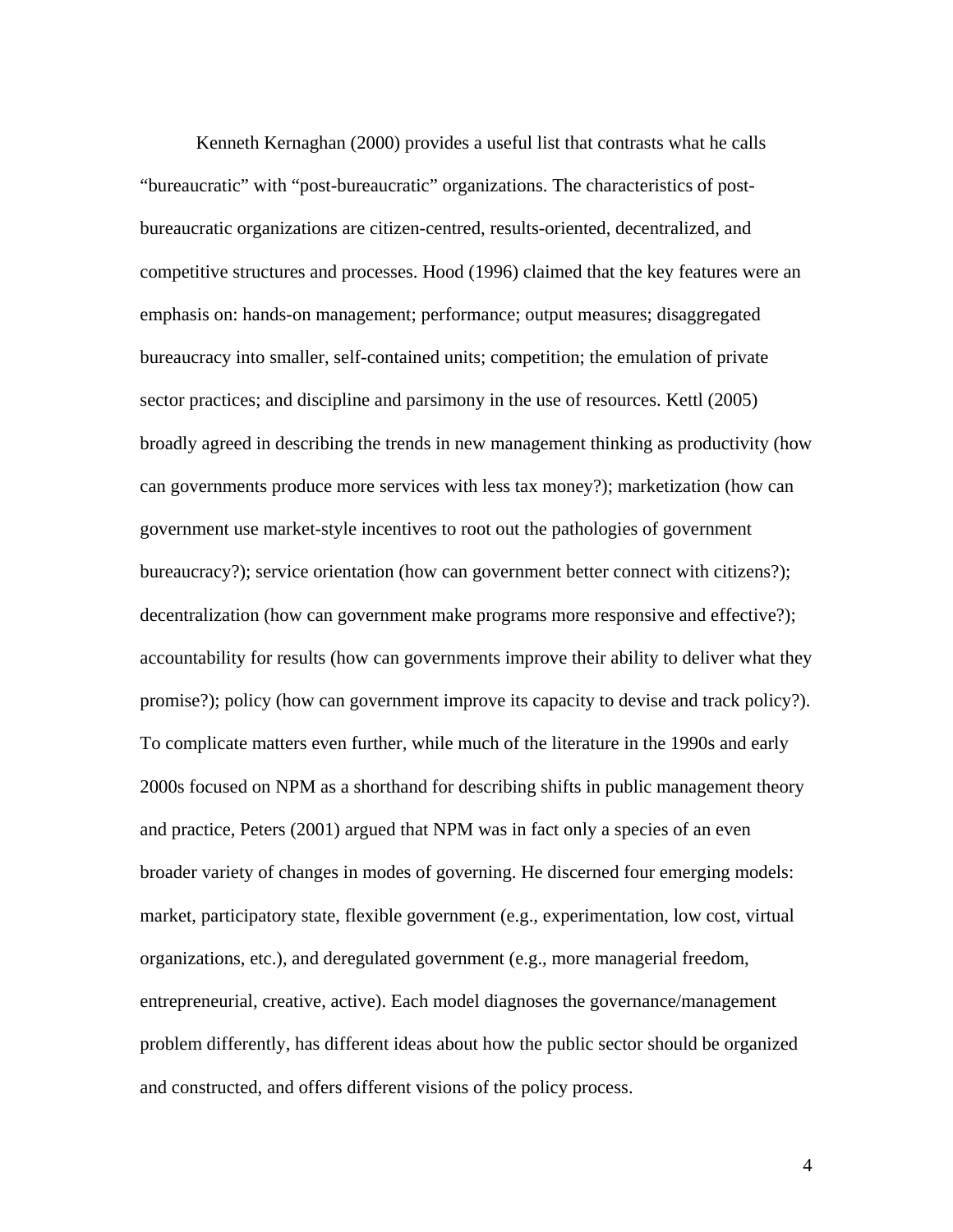Despite these differences in interpretation and emphasis, it is clear that a new model of public management was being debated in the 1990s, one that emphasized efficiency, markets, decentralization, performance and results accountabilities, and service. The typically cited "leaders" in this "revolution" were New Zealand (Boston, 1996; Boston et al., 1999; Aucoin, 1995), and the United Kingdom (Savoie, 1994). Of equal interest in the discussion of NPM was how it spread and how deeply it was affecting governments around the world. "Since the 1980s, a global reform movement in public management has been vigorously underway" (Kettl, 2005: 1). Peters and Pierre (2000) noted: "Except perhaps during major wars there never has been the extent of administrative reform and reorganization that has been occurring during the period from approximately 1975 onward" (1).

The broad agreement that public management reform was occurring around the world was part of a larger debate about the causes and consequences of that reform. While it should have been obvious that there was a suspiciously uniform character to the reform movement, most analysis was purely comparative – looking at single countries and mapping their experiences against each other. Even in the case of central and Eastern Europe, where the role of international actors as drivers of political and administrative reform should have been clear, analysts only belatedly realized their importance. Schmitter, for example, admitted in 1996 that there had been far too much focus on internal, domestic developments and that is was now time to "to reconsider the impact of the international context upon regime change" (1996: 27). Risse-Kappen agreed, in noting that the "interaction between international norms and institutions, on the one hand,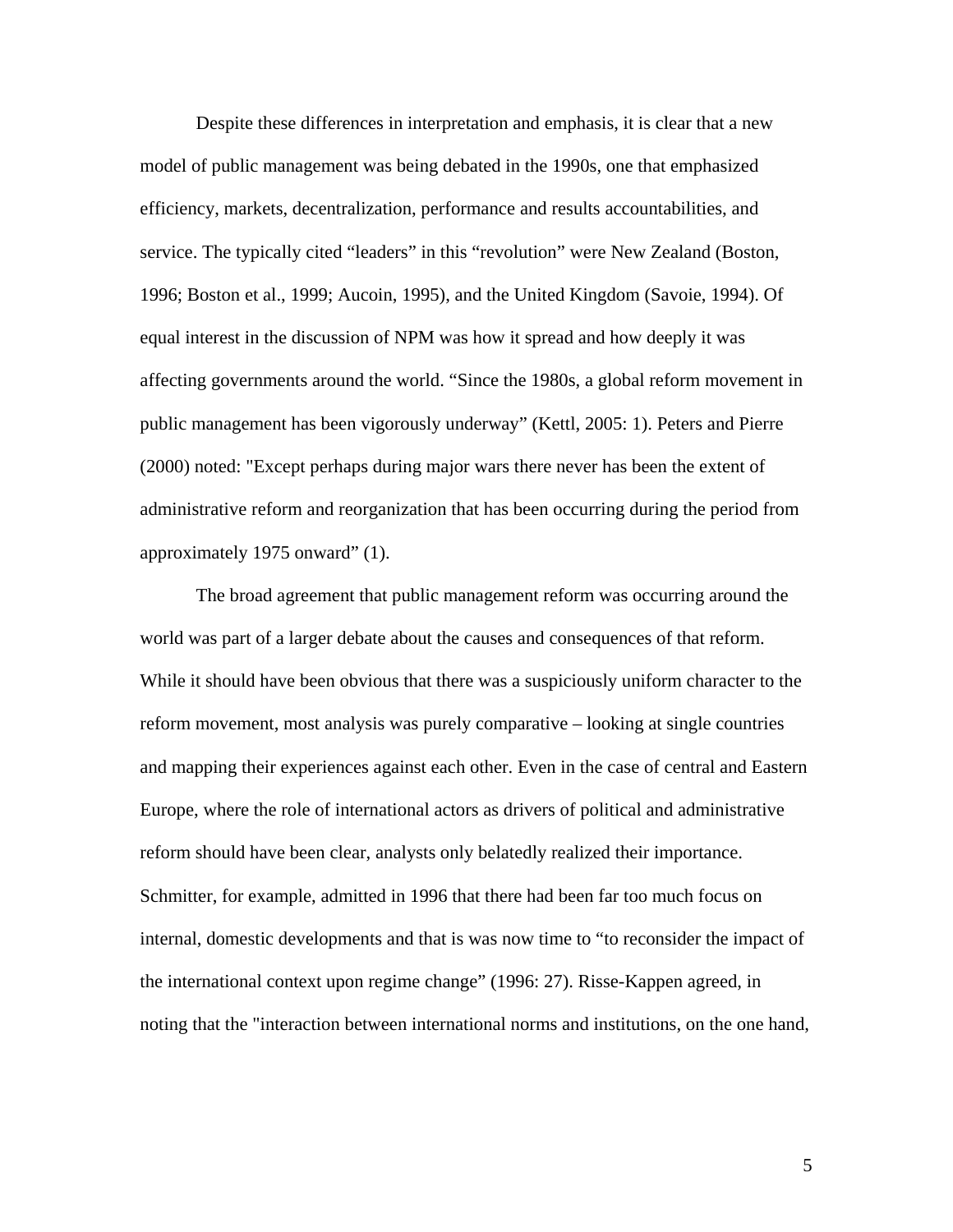and domestic politics, on the other, is not yet fully understood; work in this area has just begun" (1995: 31).

 It should not be surprising therefore that there is relatively little work on the role of the OECD in facilitating the global management revolution. Hood (1998: 202) for example noted, somewhat cynically, that international organizations like the OECD and the World Bank had a vested interest in arguing on behalf of "best practice" models that they would then have a role in fostering and supporting. Premfors argued that PUMA had developed the dominant narrative of public sector reform and that it had "been very successful in stimulating interest and debate among both member governments and wider audiences and in formulating and propagating a particular mode of thinking about administrative reform" (1998: 142). Other scholars agreed: "PUMA has been one of the nodal points in an international network, bringing together civil servants, management consultants and academics (an occasionally politicians themselves) who are interested in public management. It has helped shape what has now become an international 'community of discourse' about public management reform….The World Bank, the IMF and the Commonwealth Institute have also been international disseminators of management reform ideas" (Pollitt and Bouckaert, 2000: 20-21). In a broader study of transnational discourse communities concerned with public sector reform, Hansen, Krause, Salsko-Iversen and Bislev ( 2002: 113) observe that international organizations and professional organizations share a "capacity to intervene from outside the specific politically and historically generated logics that any given governance institution, whether sub-national, national or supra-national is embedded in, and provide these institutions with notions about governance unmediated by territorial politics. Even if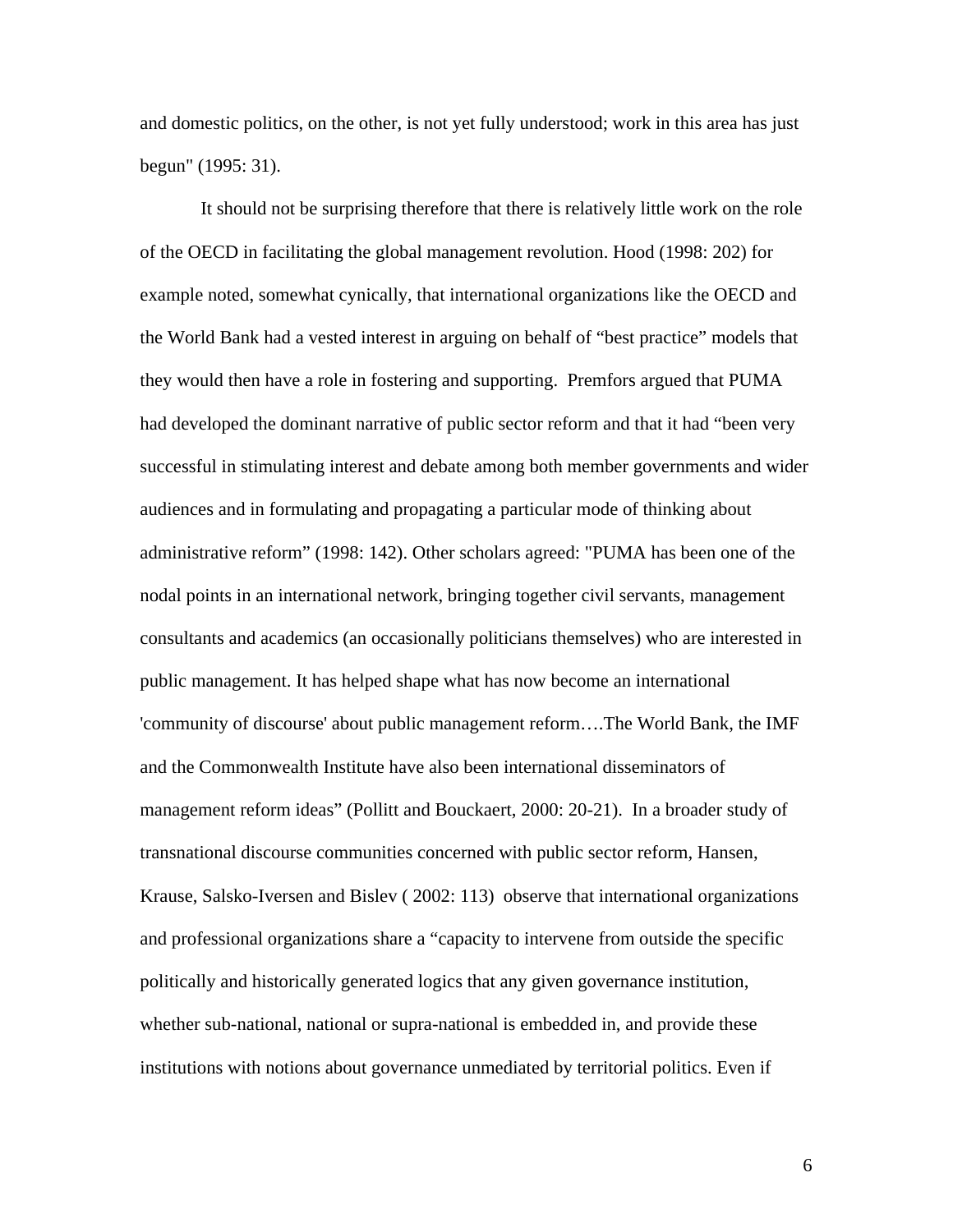these notions are subsequently negotiated locally, the very power to place them on the agenda in multiple contexts and at different levels constitutes a potentially globalizing force."

The more recent interest in global knowledge networks (Stone, 2004) has of course trained more attention on international organizations, the OECD among them (Sahlin-Andersson, 1996, 2000; Sahlin-Andersson and Engwall, 2002; Pollitt, 2006). However, apart from general observations that the OECD was a champion of NPM, there has been little sustained analysis of its vision of public sector management, and public sector reform.

#### **The OECD and Public Management: Narratives and Inversions**

PUMA was established in 1990 as one of the OECD's committees – at the time it stood for Public Management Committee. The title of the committee has now changed to Public Governance Committee, and has representatives of senior officials from central agencies from all 30 OECD's members. PUMA actually grew out of a pre-existing committee, TECO, which provided financial assistance to European countries to modernize both their societies and economies (Sahlin-Andersson, 2000). TECO had a large budget, but increasingly came under pressure as the OECD faced a financial crunch and financial aid seemed less relevant with the establishment of the EEC and eventually the EU. PUMA therefore was created to provide not financial aid, but advice and analysis around public management challenges and issues. Originally it was to last five years, and so it Governance Under Pressure report was the culmination as well as distillation of its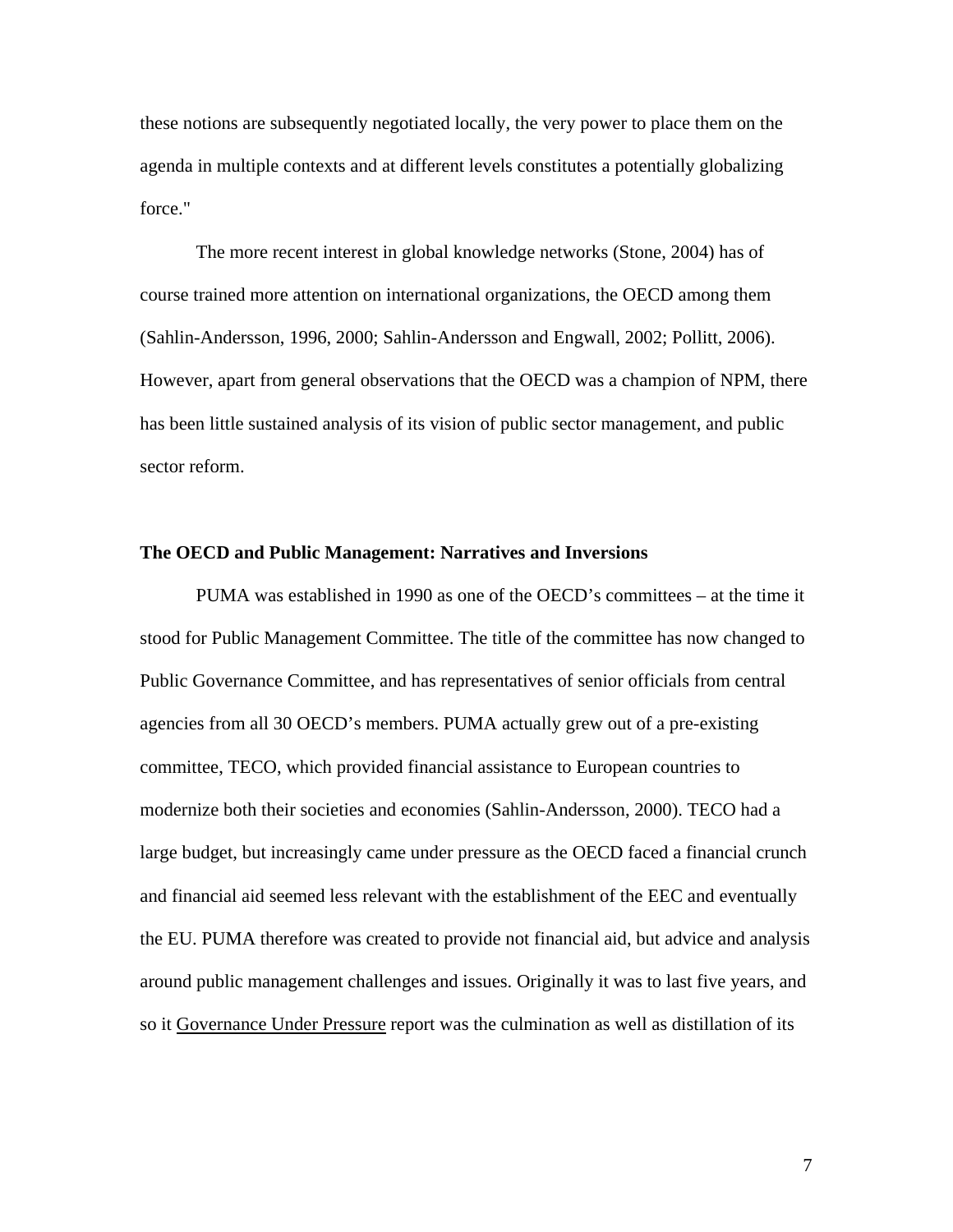first period of life and activity. It was given an extension and eventually became a permanent feature of the OECD.

The Public Governance Committee oversees the work on public governance and meets twice a year. The Secretariat that conducts the work is known by the acronym GOV. The work consists principally, as most of the OECD's work does, of research and reports, workshops and conferences, and several networks (or working parties) of officials clustered around specific topics. The Working Party of Senior Budget Officials focuses on public sector budgeting and management issues. The Working Party on Human Resources Management addresses public sector management issues such as "leadership, building professionalism, civil service ethics, training and development, performance management and knowledge management." The Working Party on Regulatory Management and Reform works to build "good regulations in Member countries, emphasizing regulatory quality - combining both good regulation where needed to protect health, safety, and the environment and to enhance the functioning of markets, and deregulation where free markets work better." The Senior Officials from Centres of Government group brings together heads of prime minister's offices, cabinet secretaries, secretaries-general of governments and other senior officials, including ones from the Commission of the European Union. Finally, there is the Territorial Development Policy Committee, aimed as promoting regional competitiveness.

As has often been noted, none of this machinery is coercive. The OECD is a talk shop, a venue, and network for exchanges of ideas and experiences supplemented by research. As discussed at greater length in the conclusion, this means that it wields influence primarily through "soft" policy instruments – information, naming and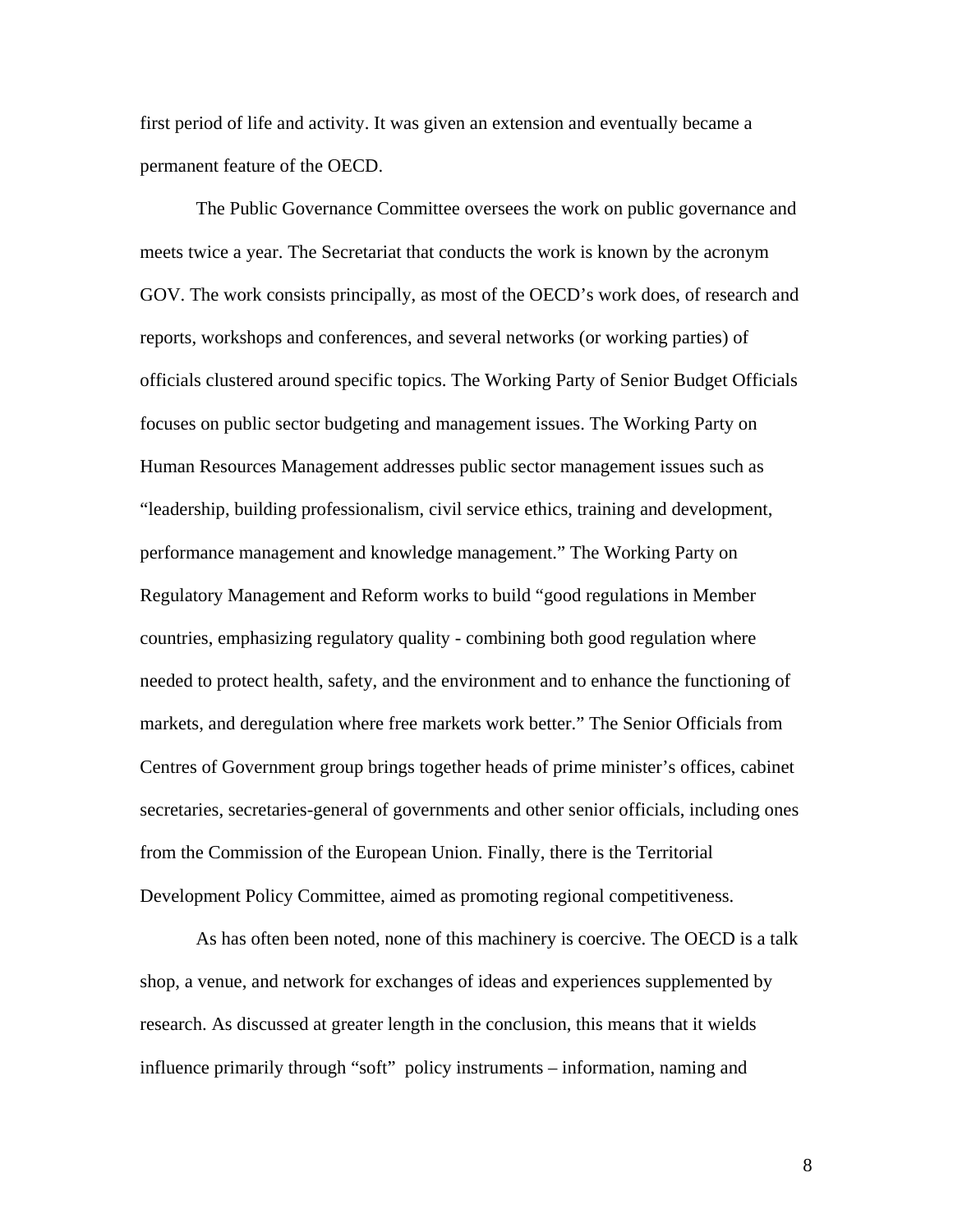shaming, and standards setting. But there were structural factors in the 1980s and 1990s that gave the OECD and ultimately PUMA a receptive audience for these instruments (and typically, with informational tools, an audience has to have an ear cocked in the first place). The 1980s were particularly turbulent – the second oil shock which in turn destabilized budgets in the western countries; the Reagan and Thatcher and Lange (New Zealand) revolutions; the collapse of the Soviet Union. The rebuilding of central and Eastern Europe initially involved economic policy interventions around privatization and the creation of markets, but quickly raised concerns about transitions to democracy and appropriate forms of governance and administration.

What follows is a textual analysis<sup>[2](#page-8-0)</sup> of the rhetorical devices used in four representative documents dealing broadly with governance and modernization. The first document, Government in Transition (1995) is sufficiently important that it will be treated separately. The other three (two short policy briefs and the most recent review of a decade of reform) will be dealt with collectively. Government in Transition was a unique document for several reasons. First, it was the culmination of five years of PUMA's mandate, and was intended to be its singular product. Second, it was seminal, since no such broad review of public management reform or modernization had been attempted before. Third, it is universally recognized as having been uniquely influential, particularly in popularizing NPM.

The textual analysis conducted on these documents is not meant to belittle them simply as rhetorical flourishes without content. There were indeed realities to which these reports were responding, and which they often describe and analyze faithfully. The point

<span id="page-8-0"></span> $2^2$  For the purposes of this paper, we treat the documents as coherent wholes, as though a single author wrote them. Of course, complex documents of this type, especially ones emanating from organizations as baroque as the OECD, are a secretion of hundreds of small, cooperative efforts in research and drafting.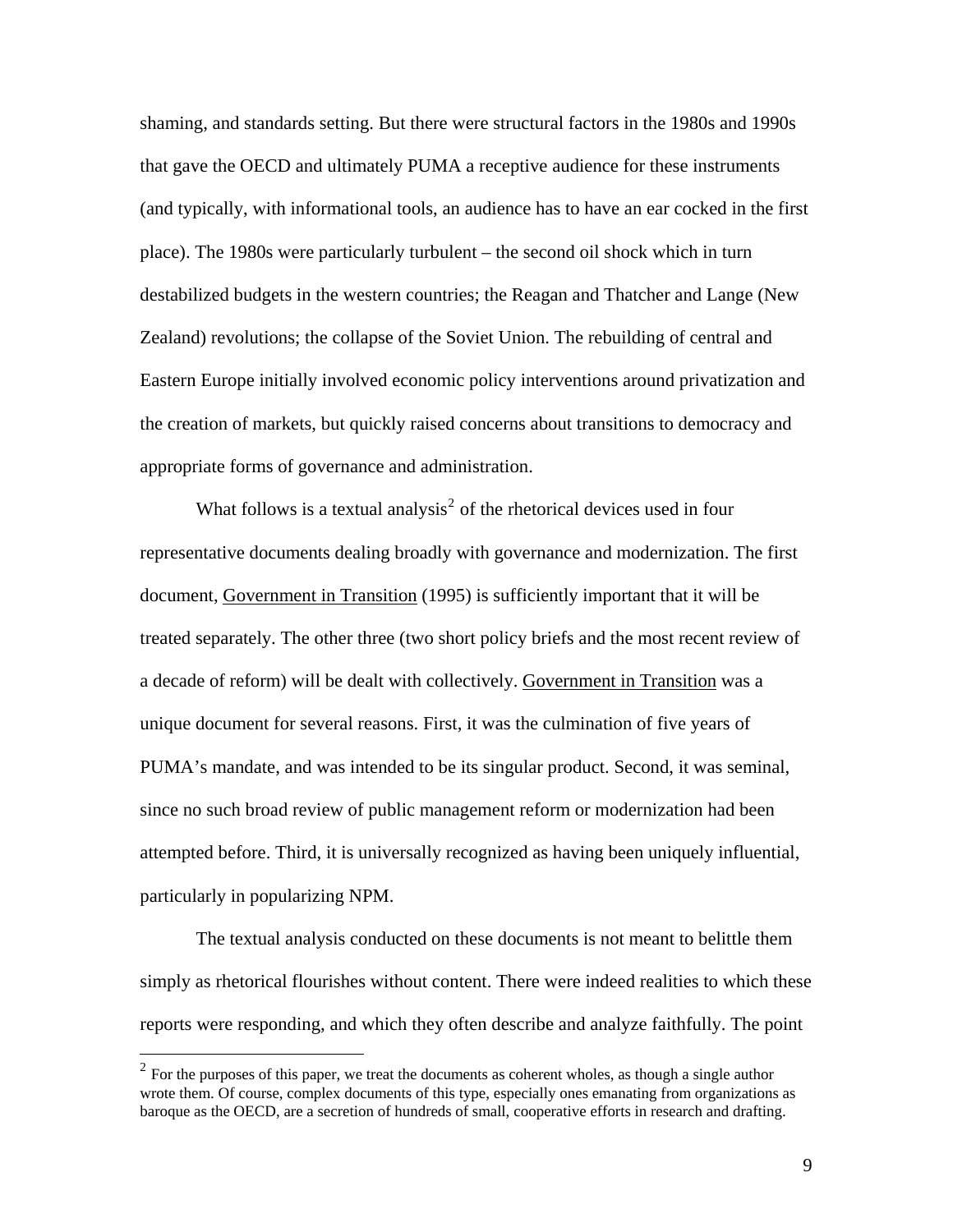simply is that reality has to be framed and highlighted, and in so doing, some aspects are emphasized and some are not. Moreover, PUMA operates in a competitive environment both within the OECD (in terms the usual turf wars in any organization over funding, personnel), and internationally among other governmental and non-governmental organizations in the public sector reform business. To survive and thrive, it has to make its case persuasively. Part of that dark art is narrative, weaving the facts into a compelling story.

Governance in Transition had a tone of naked urgency and radicalism that one rarely finds in reports by international organizations. Its key premise was that a combination of fiscal pressures, rising public demands, falling public trust, and increasing global economic competition was creating a policy environment "marked by great turbulence, uncertainty and an accelerating pace of change" in which tradition "governance structures and managerial responses are increasingly ineffectual" (p. 15). Half measures were out of the question; only "fundamental change" would do. While the report acknowledged that countries had responded to these challenges differently, and that while there was no single best model of governance, nonetheless it was possible to identify "common reform trends." Principal among these trends was a focus on results and performance in terms of efficiency, effectiveness, and quality of service, and decentralization of public management.

The environment facing governments is described bleakly, like a sermon to dinosaurs on the cusp of the first ice age: "Organisations that do not learn to adapt themselves to ever-faster, multi-fronted change atrophy until external forces transform them. Governments no less than business have to adapt to an environment that is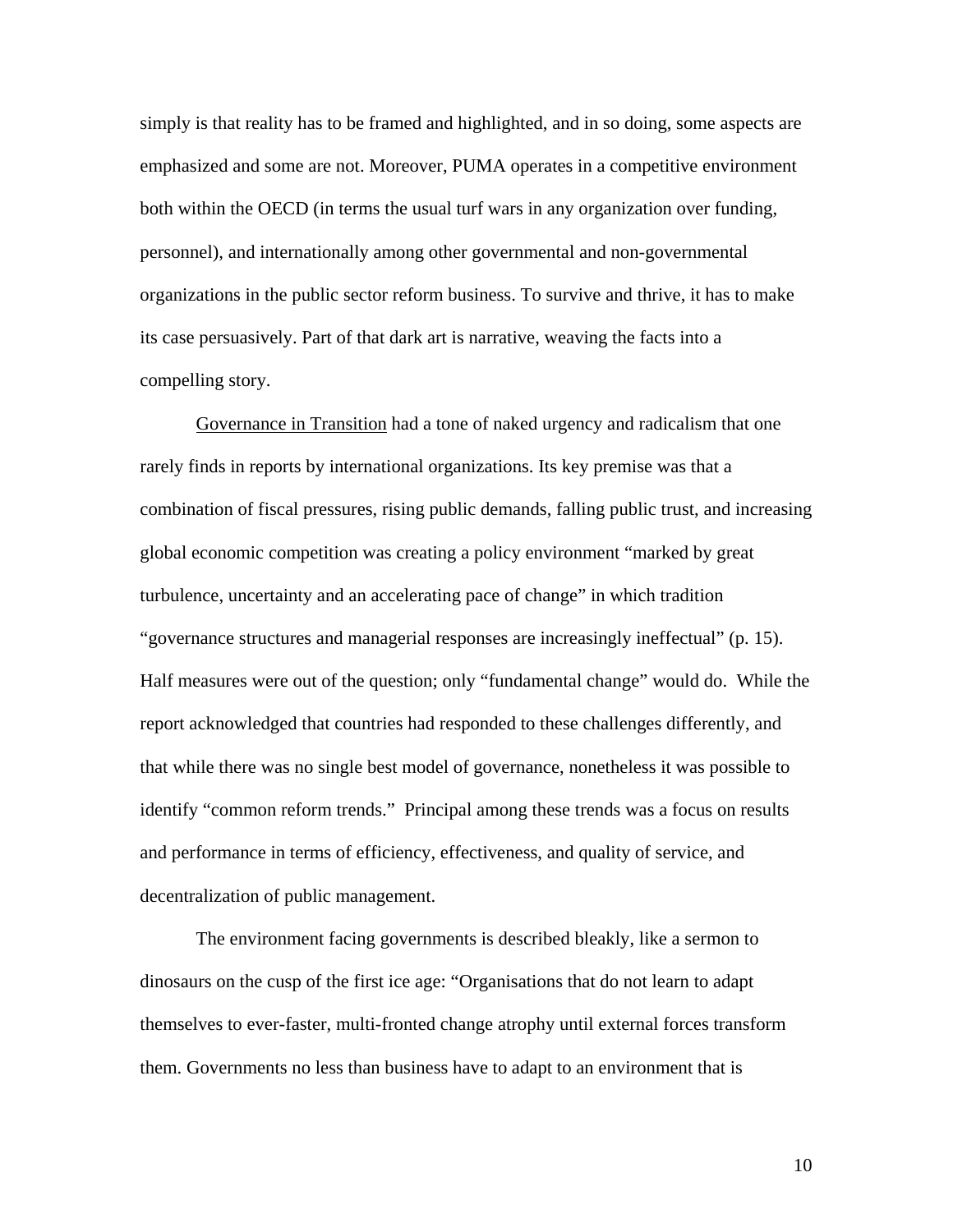becoming more turbulent, complex and difficult to predict. Global transformations, caused by, among other things, developments in technology, communications and trade, demand new abilities. Flexibility and nimbleness have become key objectives. Inherited forms of governance appear outmoded and inflexible" (p. 21). The report coyly declined to use the term "crisis" to describe this new environment, but it allowed that current pressures were considerable, and that those to come would be "at least equally impressive and challenging" (p. 22).

The bulk of the report is divided into chapters describing major reform efforts in the following areas: devolving authority; performance and accountability; developing competition and choice; service; human resources management; information technology; regulation; and strengthening steering functions. It acknowledged that countries differ at the level of individual reforms, but it strongly asserted that nonetheless there was a "remarkable degree of convergence overall" with "clear patterns of reform" (p. 25). The report had no doubts about the radical nature of these changes. They amounted to a "paradigm shift." The "fundamental, comprehensive nature of the changes described represents a move to a new order" (p. 27). Unsurprisingly, the report noted that change on this scale would inevitably generate resistance, and so devoted a chapter to implementing reform, highlighting the fact that public management reform is "a long haul, not a quick fix" (p. 80).

 Governance in Transition was the first attempt at a broad overview of public management and governance issues in the OECD countries. From that point on PUMA concentrated on sectoral policy and administrative reforms, and would not take up the broad theme of governance per se until 2003, when it launched a series of Policy Briefs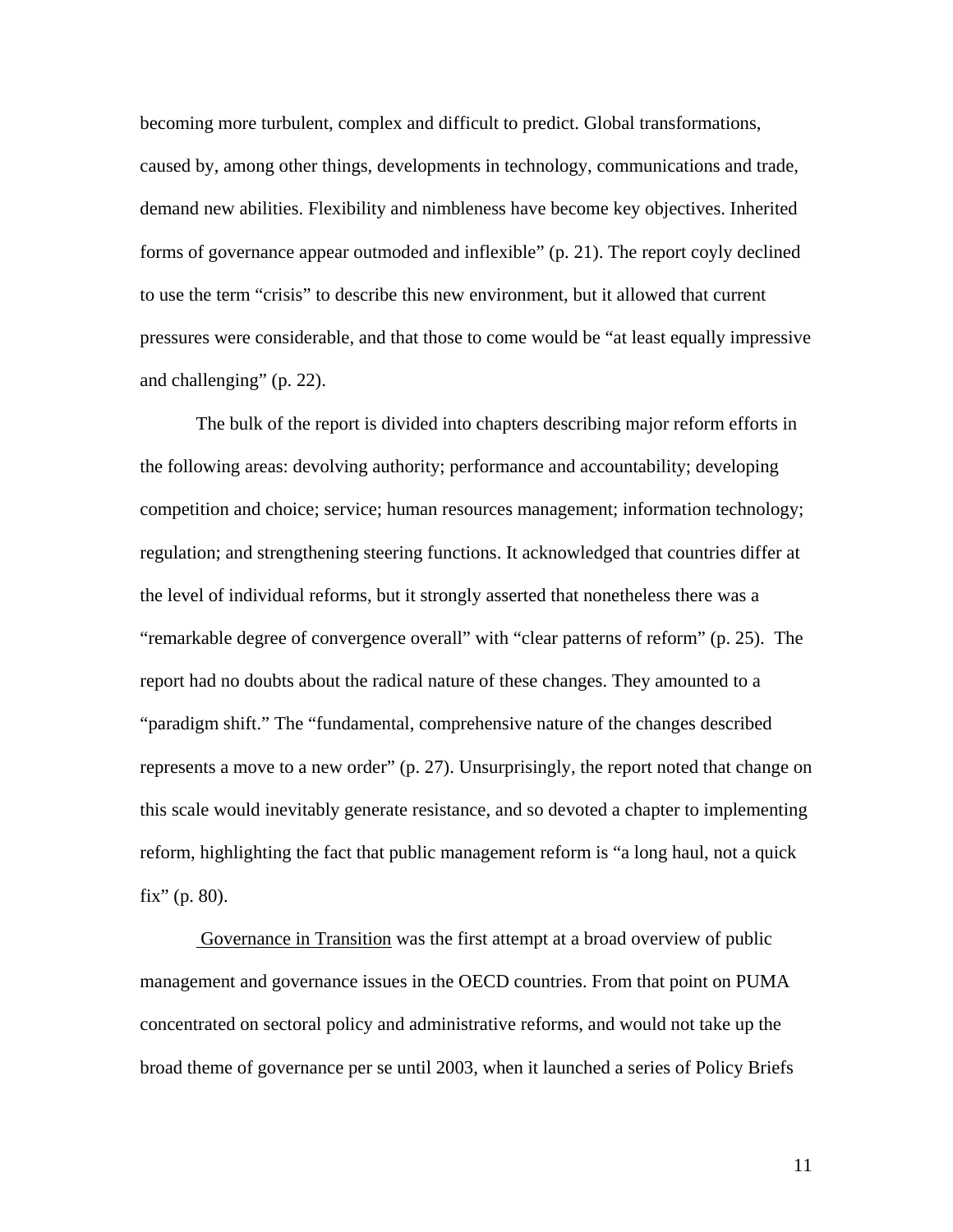"look at the evolving modernization agenda and how governments can best develop their capacity to achieve, and measure, the desired results." In the series, two publications are of direct relevance, and fed into the third. They were Public Sector Modernizations  $(2003)$  $(2003)$  $(2003)$ , and Public Sector Modernisation: The Way Forward  $(2005)$ .<sup>3</sup> They in turn both fed into the more detailed study, Modernising Government: The Way Forward.<sup>[4](#page-11-1)</sup> Since they were written only years apart, and since the first two clearly were drawn upon for the longer report, we will treat them as a group.

It is possible to discern six rhetorical themes that appear repeatedly in the three documents. Each of those themes is presented and discussed below, with representative examples from each of the documents (each document has multiple examples of each theme). However, they do not stand alone and isolated from each other – their organic relationship, and indeed their rhetorical power, comes from being elements of a larger, master narrative. Each of the documents expresses or reflects that narrative slightly differently, like different translations of the Bible. And yet the main lines of the narrative shine through in all three. It is a complex narrative, since it needs to balance opposing ideas and agendas, not least whether there should be convergence towards some single model or a range of different paths up the mountain. This is an excavation from the texts:

*In the past years, all OECD countries have faced major pressures for reform – technological, demographic, budgetary, political. All have undertaken reform, though at varying rates and with varying success. Mistakes were made along the way, particularly with a single-minded* 

<span id="page-11-0"></span> $3$  Both documents are available at<br>www.oecd.org/findDocument/0,2350,en\_2649\_37405 1 119696 1 1 37405.00.html

<span id="page-11-1"></span> $\frac{4}{\sqrt{1}}$  This not available free on the web. It can be purchased, or it can be accessed by subscribers at SourceOECD.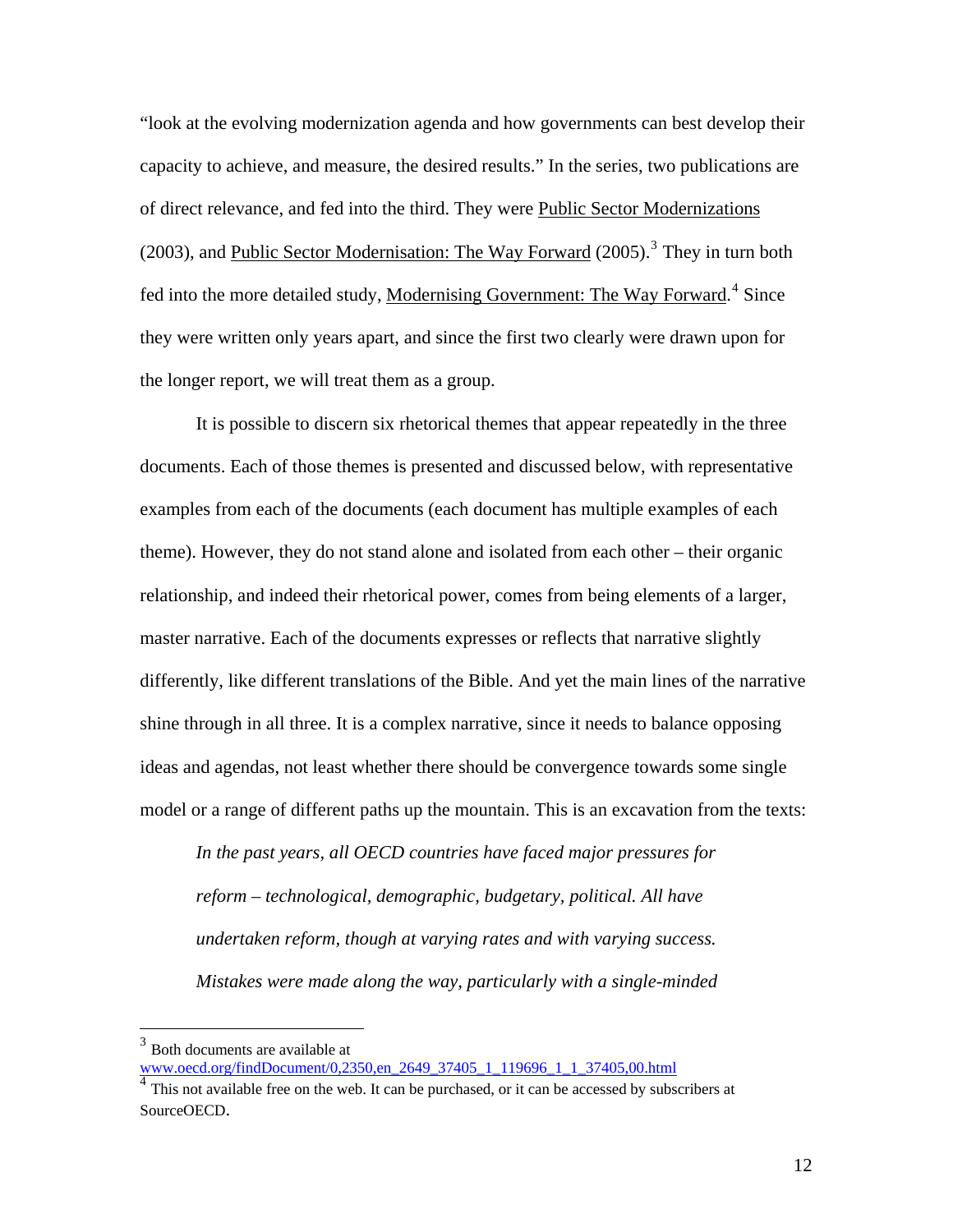*devotion to efficiency and to instrumental reform. Certainly, there were major surprises as the pioneers of reform forged ahead on the cold, unforgiving plains of their administrative and political systems. We now know some of the mistakes that were made, principally that there was not enough attention to culture and the fragility of institutions, or to the diverse paths towards modernity. But the pressures have not subsided, and reform and modernization will have to continue. All OECD countries face the same pressures, and they share the same basic principles – how they respond to those pressures and implement those principles will always be a matter of context. Reformers will face challenges, since change is never easy. They must renew their efforts, develop better tools and better calibration, and move forward, ever forward.* 

# Theme 1: Reform is Driven by Pressure<sup>[5](#page-12-0)</sup>

 $\overline{a}$ 

The animating theme of all three documents, and indeed of the narrative, is the notion of "pressures" that have made reform inevitable and unavoidable. PB2003 mentions the word pressure 11 times in eight pages; PB2005 four times; WG 43 times in 205 pages of text. While there usually is reference to technology, the key pressures that identified in the text are budgetary and citizenry. The budgetary pressures are privileged as a historical source of public sector reforms, but clearly cannot be as prominent as they were a decade ago. Nonetheless, MG (p. 21) does refer to continuing budgetary pressures due to "demands on social transfer systems" exacerbated by the challenge of an ageing

<span id="page-12-0"></span> $<sup>5</sup>$  The documents will be referred to in this section as PB2003, PB2005, and MG.</sup>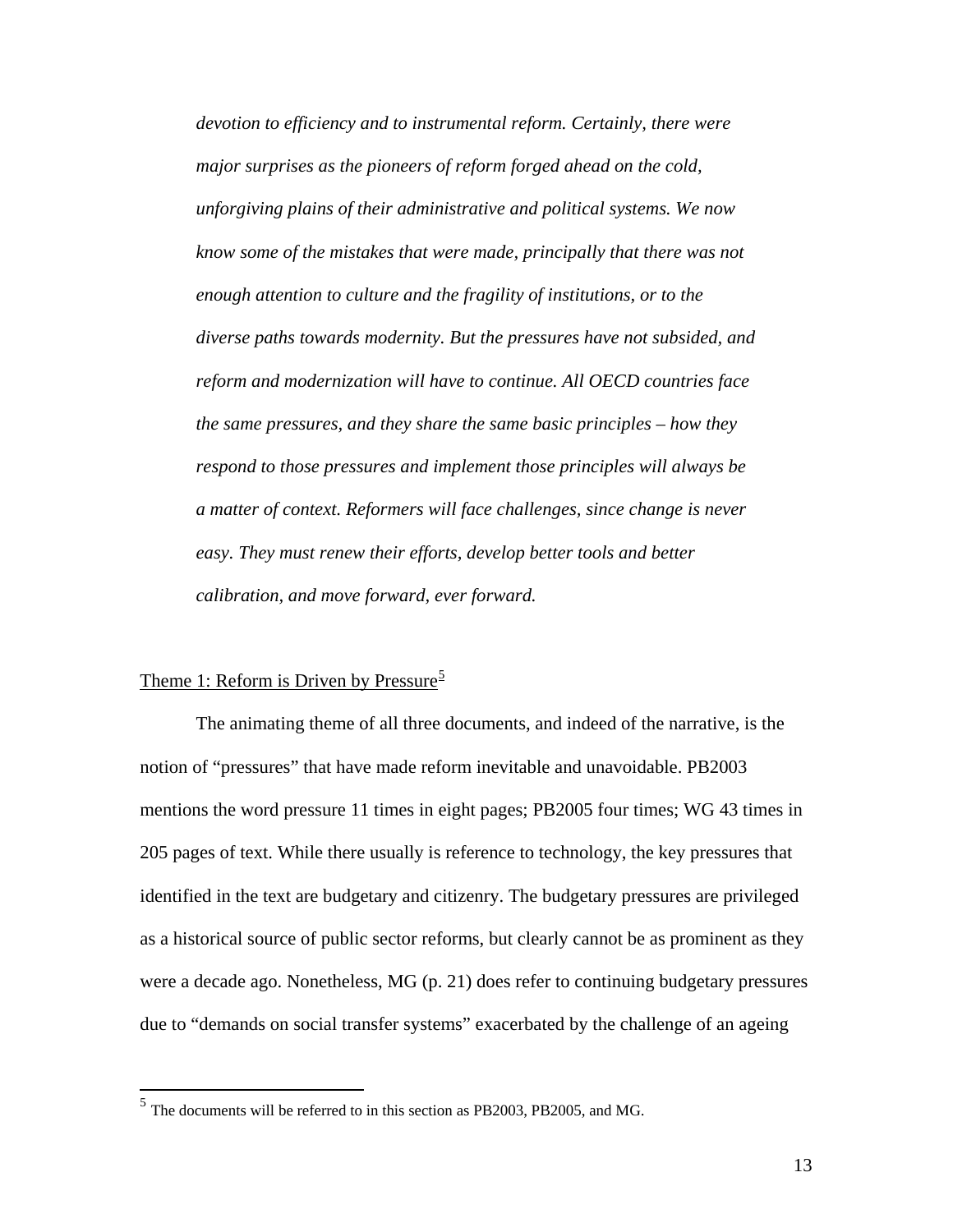population. But clearly the main pressure that is cited in all three documents is a dissatisfied and somewhat truculent citizenry. The dissatisfaction manifests itself in different ways: demands for more services, demands for more efficient services, disgruntlement about high taxation, a vaguely defined set of inflated "expectations." Though the references are brief, the OECD portrays citizens as somewhat petulant *demandeurs*, whom government officials ignore at their peril. This is not to deny the power of public opinion or public outrage and even demonstrations of violence: the point is the rhetoric and the way it sets up the tone of argument. The nature of the pressure, its legitimacy and its implacable strength, makes reform less a choice than a necessity. Not to reform risks "being out of step" or "not adapting" – in other words to rupture the harmony that should exist between public institutions and citizens.

*With these new challenges, public management is becoming a major policy issue. It is receiving an unprecedented level of attention in OECD countries and beyond, and the pressures for change will not ease off in the decades ahead. (PB2003, 2)* 

*Budget worries triggered reform in many countries, but the underlying pressure for change came from social, economic and technological developments which left governments increasingly out of step with society's expectations. (PB2005, 1)* 

*The impetus for change came from many different sources –including the social, economic and technological developments in the latter half of the 20<sup>th</sup> century– which put pressure on all governments to adapt to new problems, new capacities and new relationships between citizens and governments. The public were increasingly concerned about the quality of the services they received and the choices available to them. Citizens were also increasingly resistant to the government's growing share of the national economy. In some countries, an expectation that taxation would decline became generally accepted across the political spectrum. …More and more, governments became out of step with a changing society and with an educated and empowered citizenry looking to amend their social contract. (MG, 19)* 

Theme 2: Surprises and Unintended Consequences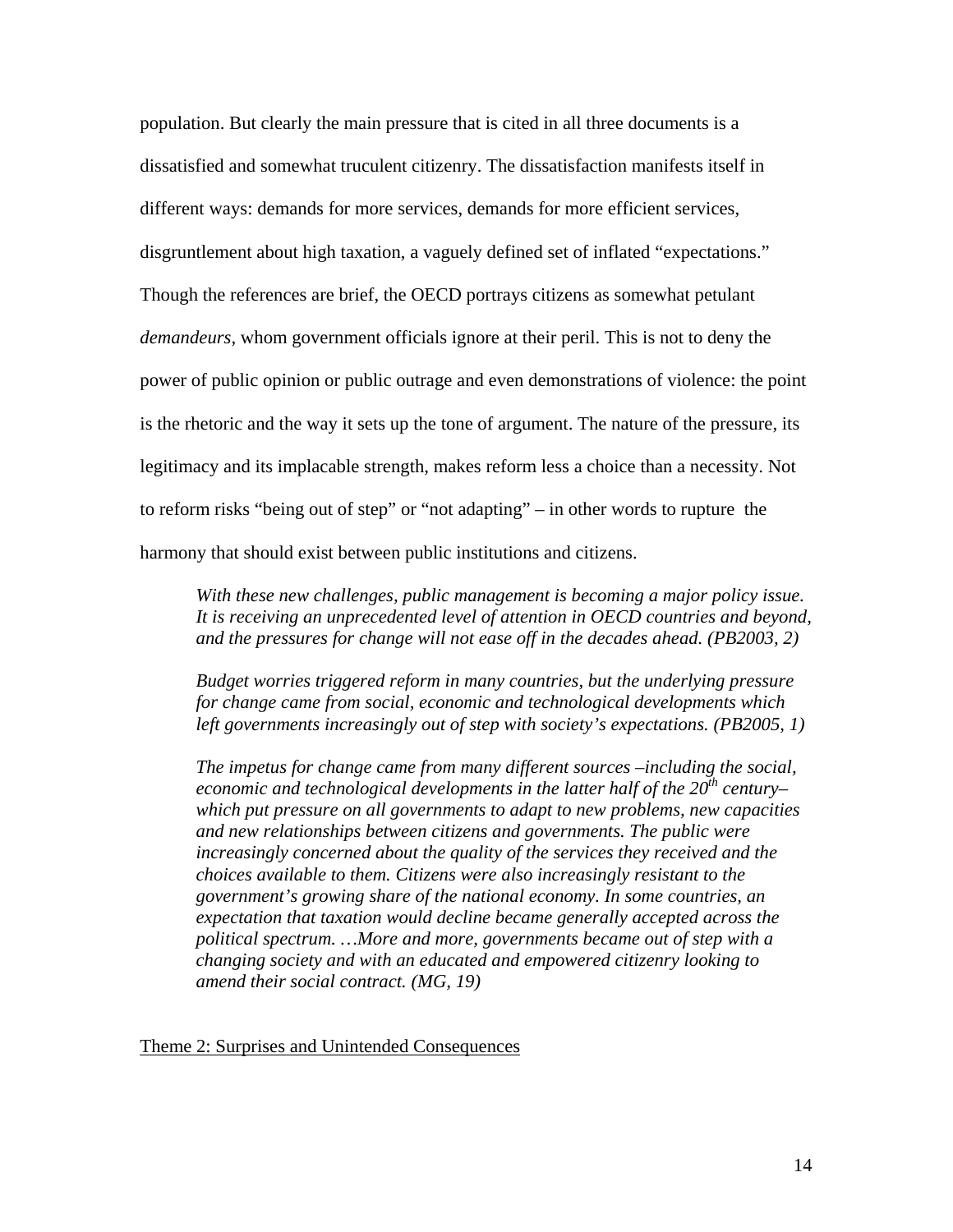This is a theme that points largely to the past, but resonates with possible follies in the future, and so reinforces a sense of caution about what is possible. It projects the notion of early "pioneers" (PB2003 refers to "first-generation pioneers" and to "pioneer reformers") who were single-minded in their objectives – building sod huts of reform on the unforgiving prairie of management. They accomplished a great deal, but made mistakes – moreover, ones that in retrospect, seem surprising. It is upon their shoulders that modern reformers stand. This manouevre accomplishes several things. As mentioned, it exculpates the OECD from its youthful enthusiasm for NPM, but it also builds a platform for departures, and indeed a wider agenda of reform that engages not simply management but governance more widely. The early reformers may have cleared the forest, but neglected the ecology of the landscape. Ecological management is much more complicated and demanding.

*These reforms have indeed had a major impact but they have also given rise to some unexpected problems of their own. Even a seemingly straightforward action such as simplifying a welfare benefit form and cutting the time taken to process it may, for example, encourage more people to apply for the benefit, increasing the*  workload and making it more difficult to cut waiting time. While more efficient *government is certainly desirable, efficiency alone is not a guarantee of better government. (PB2003, 1)* 

*The first-generation pioneers of public sector reform also faced the challenge of adjusting to a rapidly-changing world economy. But then the rhetoric of the day identified government itself as "the problem". This led to an impression that there* was a single generic cause – "bureaucracy"— to be addressed by a generic set of *solutions – "reform" – to arrive at the desired result – "efficiency". This approach suggested a single change from an unreformed to a reformed efficient state, a coherent task with a specific purpose that would be completed when this goal was reached. Since the primary goal was economic efficiency, the pioneer reformers went to work on reducing public expenditure, freeing up the public sector labour market and making greater use of market-type mechanisms in government. (PB2003, 2)* 

*Most public administrations have become more efficient, more transparent and customer-oriented as a result. But perhaps surprisingly, these changes have not*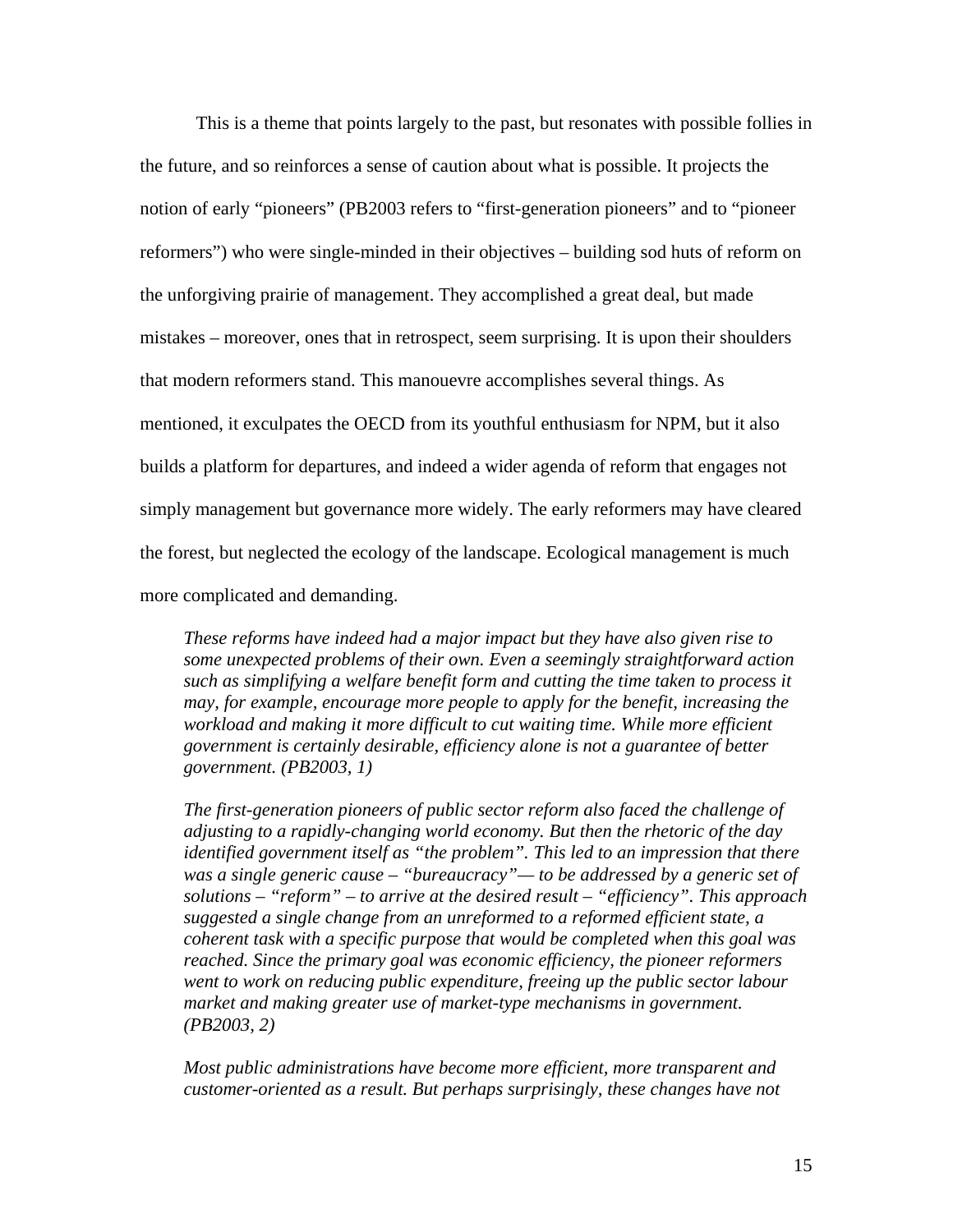reduced governments' influence in society –indeed, government now has a different *but larger presence in OECD countries than 20years ago. (PB2005, 1)* 

*Despite these changes –and contrary to the expectations of some reformers– in most OECD countries, public expenditure did not shrink greatly. (MG, 20)* 

# Theme 3: Reform Involves Multiple Goals

This theme is closely wedded to the previous one – the mistakes that were made, principally in the single-minded pursuit of efficiency, were in part due to the complexity of the reform process and the fact that it cannot focus on simply one goal. Multiple goals have to be pursued simultaneously, and consequently balanced carefully. A wider agenda of reform demands more sophisticated tools and analytical capacities.

*To complicate matters, governments are now under pressure for more profound changes to meet the requirements of contemporary society. A concern for efficiency is being supplanted by problems of governance, strategy, risk management, ability*  to adapt to change, collaborative action and the need to understand the impact of *policies on society. To respond to this challenge, member countries, and the OECD, need better analytical and empirical tools and more sophisticated strategies for change than they have generally had to date. (PB2003, 1)* 

*And openness in itself does not necessarily improve governance, nor does it override all other public values. It should be balanced against other values of efficiency, equity, and responsibility. (PB2005, 3)*

#### Theme 4: The Importance of Culture/Values and the Organic Nature of Reform

This theme is actually an amalgam of three related aspects of governance reform: the organic nature of government, the importance of taking account of organizational culture, and the role of values in organizations. This echoes the complexity theme cited earlier, that public sector reform cannot be mechanistic or purely instrumental, that it must take into account a very broad range of potential interaction effects as well as the less obvious dimensions of organizational behaviour.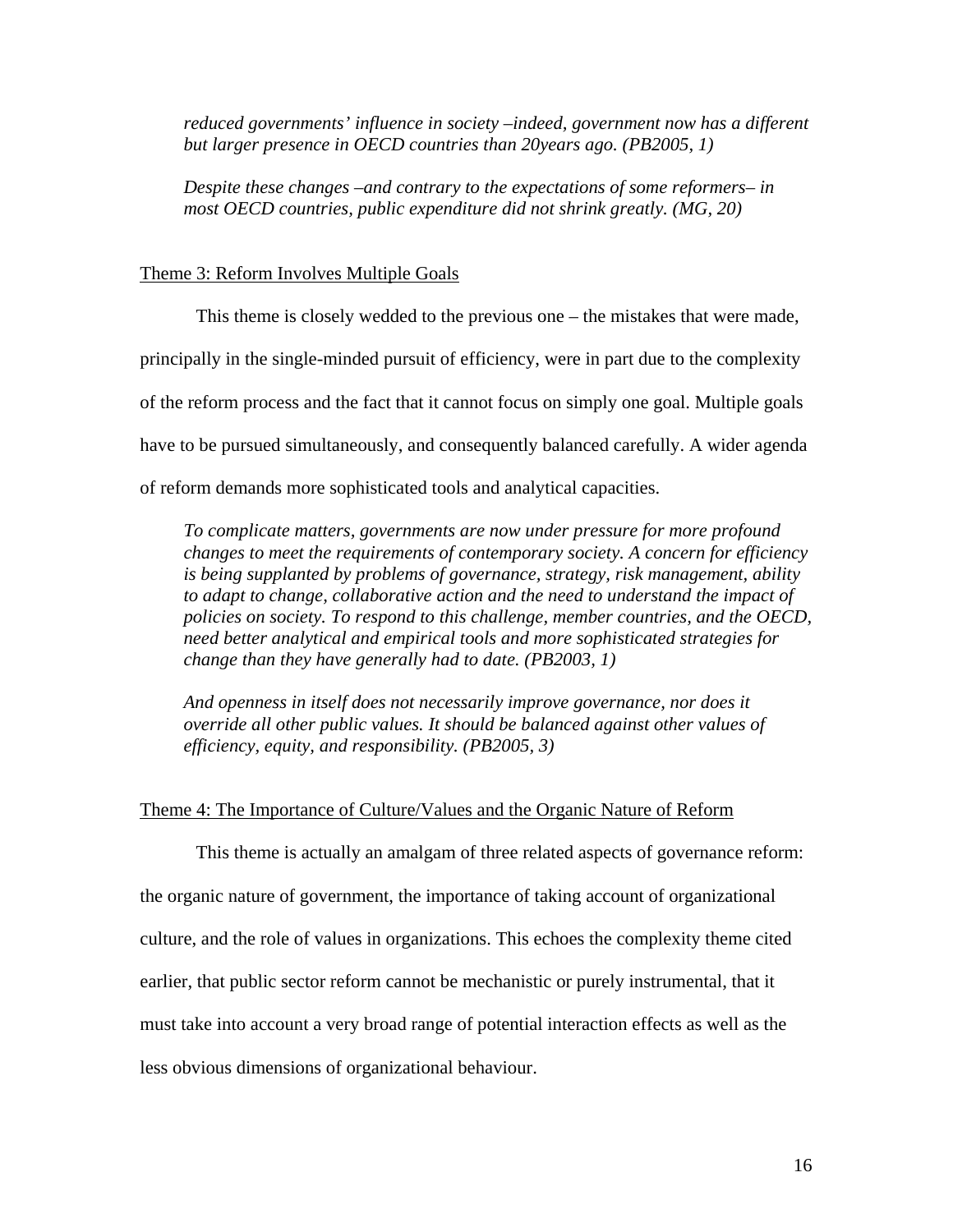The documents do not use the term "organic" but prefer the notion of a "whole of government" approach. In PB2005, this is presented as a "lesson" from two decades of reform efforts – that public administration and governance must be seen as part of an "interconnected whole." This suggests a sort of organizational ecology where changes in one part of the system will ripple through and affect others. This also reflects stronger appreciation of the constitutional integrity of the state. Whereas the reforms in the early 1990s tended to think in terms of "machinery of government" – that is, mechanistically, and in terms of a machine with parts that could be oiled, interchanged, altered, or even dispensed with, the new view being proposed by the OECD is that states have a constitutional personality that is in part founded in law, but is also an artifact of the integral operation of key systems or "levers" such as the budget process, the civil service management process, and the accountability process. These form interactive cycles, and so disruptions or changes in one will reverberate with the others.

An appreciation of the organic nature of government is complemented with an appreciation of the importance of culture within organizations. PB2003 notes, for example, that "it has long been recognized that the core public service is controlled more by culture than by rules, a situation that is likely to continue despite progress in targetsetting, performance contracts and measurement." Moreover, these documents express an appreciation for the historical roots of administrative culture in the OECD countries (e.g., the neutrality of the public service) as something that was achieved over decades if not hundreds of years. In an odd way, this is testament both to the fragility and the resilience of public administrative systems. They are resilient in the sense that they can resist mere technical interventions that do not address real cultural change. Indeed, the documents are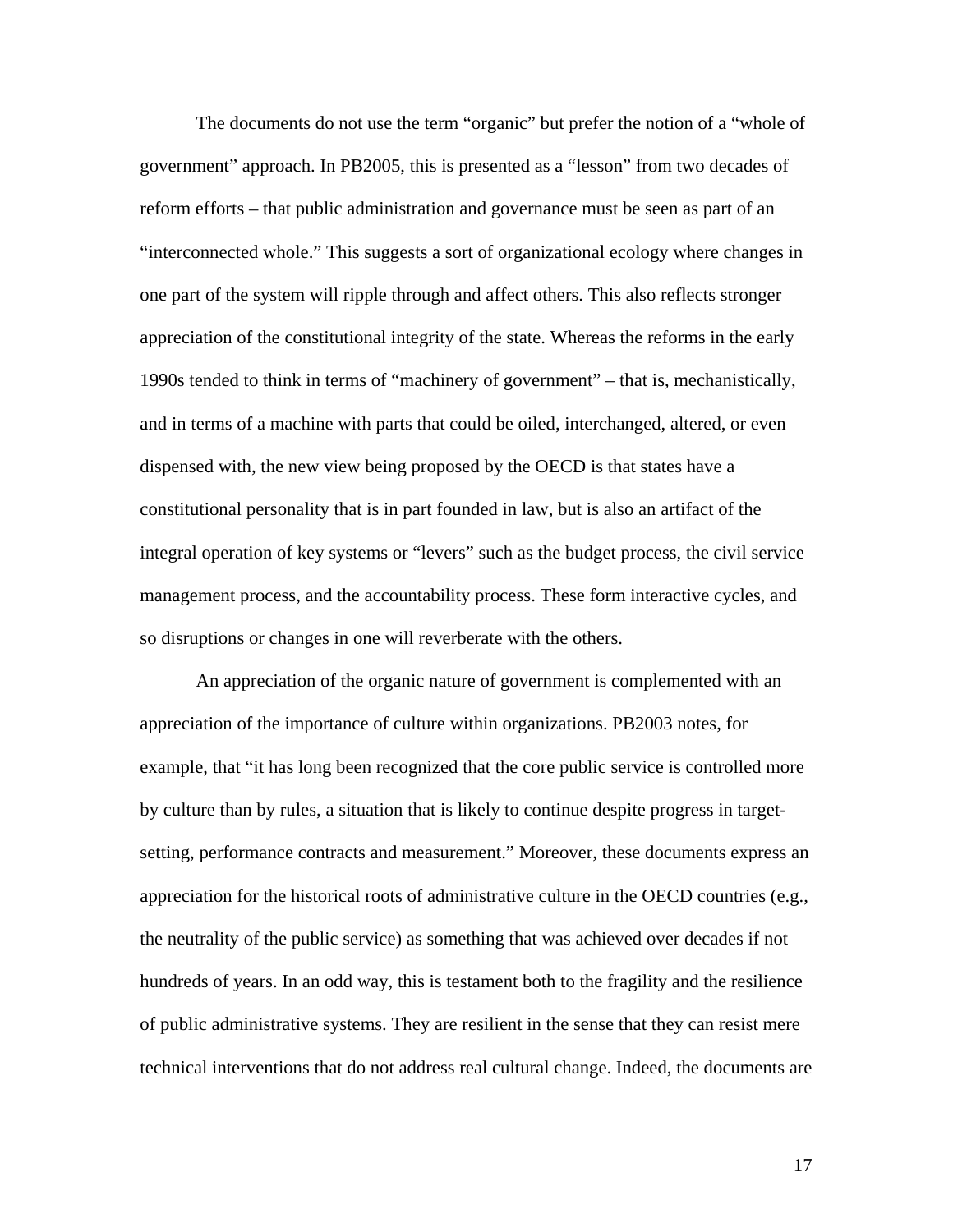forthright in acknowledging that a great deal of the public sector reform movement in the last twenty years was superficial – that it served the interest of certain groups to announce reforms, but not to invoke the pain and resistance of actually following through with those changes. By the same token, reforms that focus on behaviours without addressing the norms and cultures that underpin those behaviours will not be successful. But this notion of culture also signals fragility – if these cultural norms are ignored in the enthusiasm of instrumental change, then what is most distinctive and important about the public sector and how it contributes to modern society, may be lost.

Closely related to the idea of culture is the notion of values. The distinction is not clear in the documents, and the terms seem almost interchangeable, but whereas culture seems to be more connected to organizational norms and practices, values seem more closely aligned with specific democratic governance norms, such as a professional civil service, a dedication to the public interest, or leadership practices.

A key consequence of highlighting culture, values and the organic nature of governance is that public management or "modern governance" is not a goal that will be immediately attainable. It requires long-term commitment, thoughtful implementation, and patience. Moreover, if the interaction effects of an ecological view of governance are taken seriously, then it is likely that reform will be a project without end, since reformation of one part of the system will inevitably perturb other parts, which will then in turn have to be adjusted and reformed, which in turn will feed back and affect the others, *ad infinitum*.

*The second problem was a failure to appreciate that, despite its size and complexity, government remains a single enterprise. Governments operate in a unified constitutional setting and coherent body of administrative law, and their performance is determined by the interaction of a few crucial levers such*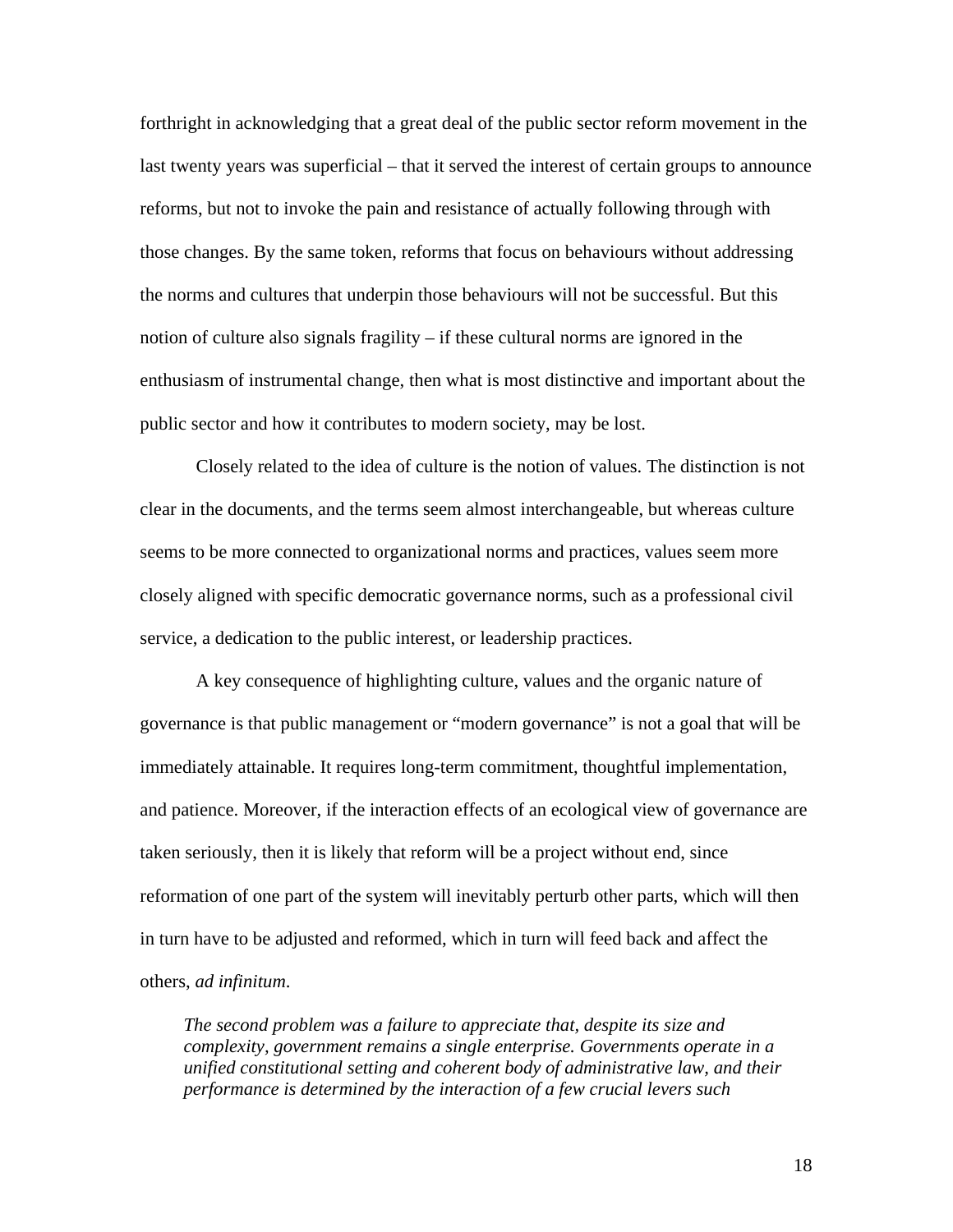*as the policy process, the budget process, the civil service management process and the accountability process, all within the ambient political/administrative culture. Because of that, a reform of one of these levers inevitably involves the others. (PB2003, 3)* 

*The third problem was a failure to understand that public management arrangements not only deliver public services, but also enshrine deeper governance*  values and are therefore, in some respects, inseparable from the constitutional *arrangements in which they are imbedded. (PB2003, 3)* 

*We also need to acquire a better understanding of the time required for serious public management interventions: culture change is not achieved overnight, and may take several years. (PB2003, 3)* 

*Systemic reform in the public sector requires clarity about the behaviour, attitudes and beliefs that are to be changed, an appreciation of how formidable the challenge of cultural change really is… (PB2003, 5)* 

*Traditional thinking on public sector reform has often seen policy, people, money, and organisations as if they were independent components of public management. This study has made it clear that they are closely interlinked. It is important for*  reform strategies to take account of the interlinked nature of these components of *government. (MG, 201)* 

# Theme 5: Context Matters/Differences Among Countries

As we noted above, the OECD is widely regarded to have been a key international champion of NPM in the late 1990s, more so than the World Bank for example.

Governance in Transition was a highpoint in that proselytizing for several reasons. NPM was less than a decade old, and was still a dominant force in the academic literature – the doubts and critiques would come later. The challenge of helping the "transition" states in central and Eastern Europe rested on the assumption that they would be brought up to "western" (i.e., a single set) of standards in economic structures, policy initiatives, and administrative practices, and it must be said that recipient countries were quite prepared to adopt foreign "models" in order to have access to donor funds.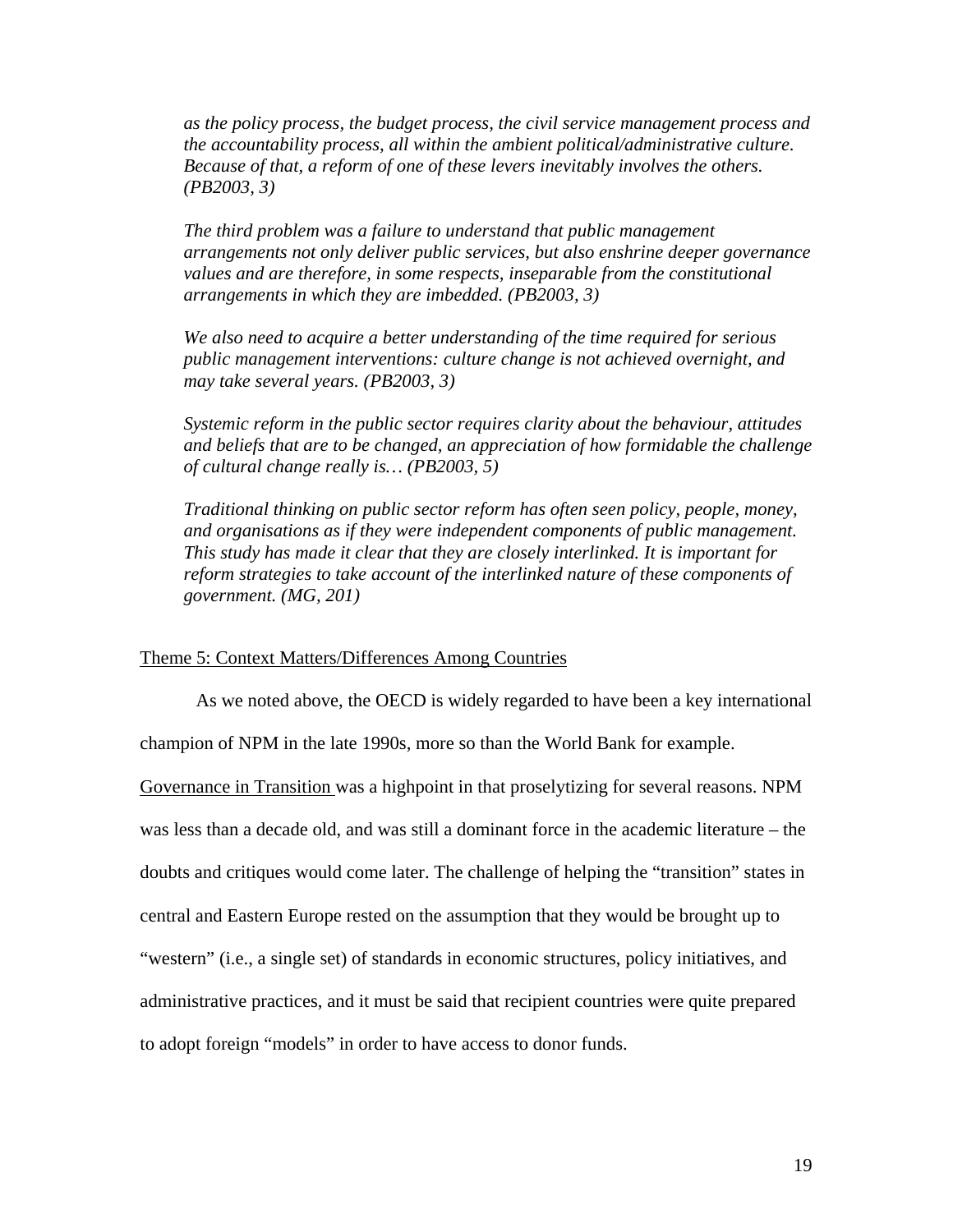A decade later the OECD was taking a more subtle approach, and indeed highlighting the divergent paths countries might take on the arduous journey of reform, as well as the importance of context for the reform process. Interestingly, the importance of context is only a minor theme in PB2003, but by 2005 is a major theme of both PB2005 and MG. This is listed as the second key lesson of two decades of reform, that modernization efforts must pay attention to the specific characteristics of each country, and be tailored to circumstances. Similar reform efforts in different contexts will yield different results. In the MG report, context becomes the major finding of the document: "The main lesson the emerges from this review is that modernization is context dependent…" (MG, 201). It is in this vein the that report is surprisingly critical of the "best practice" movement, because it usually involves the transfer of some universal remedy to contexts that may not be suited to them.

Naturally, if this conclusion were taken to its extreme, there would be little point in cross-country comparisons, or indeed, for the GOV directorate in the OECD. The MG report explicitly recognizes this, and suggests several ways around the conundrum. First, reforms that appear useful should be set against similar systems to see how they might be implemented in similar contexts. Borrowing and policy transfer therefore would occur among families of countries rather than as a movement to change them al towards a single standard simultaneously. Second, it should be recognized that convergence will occur at different rhythms among different countries and for different types of reforms. The report notes for example that strong convergence has occurred among the OECD countries in terms of budgeting practices (interestingly, in part because of an international context where governments pay higher borrowing costs if their fiscal position is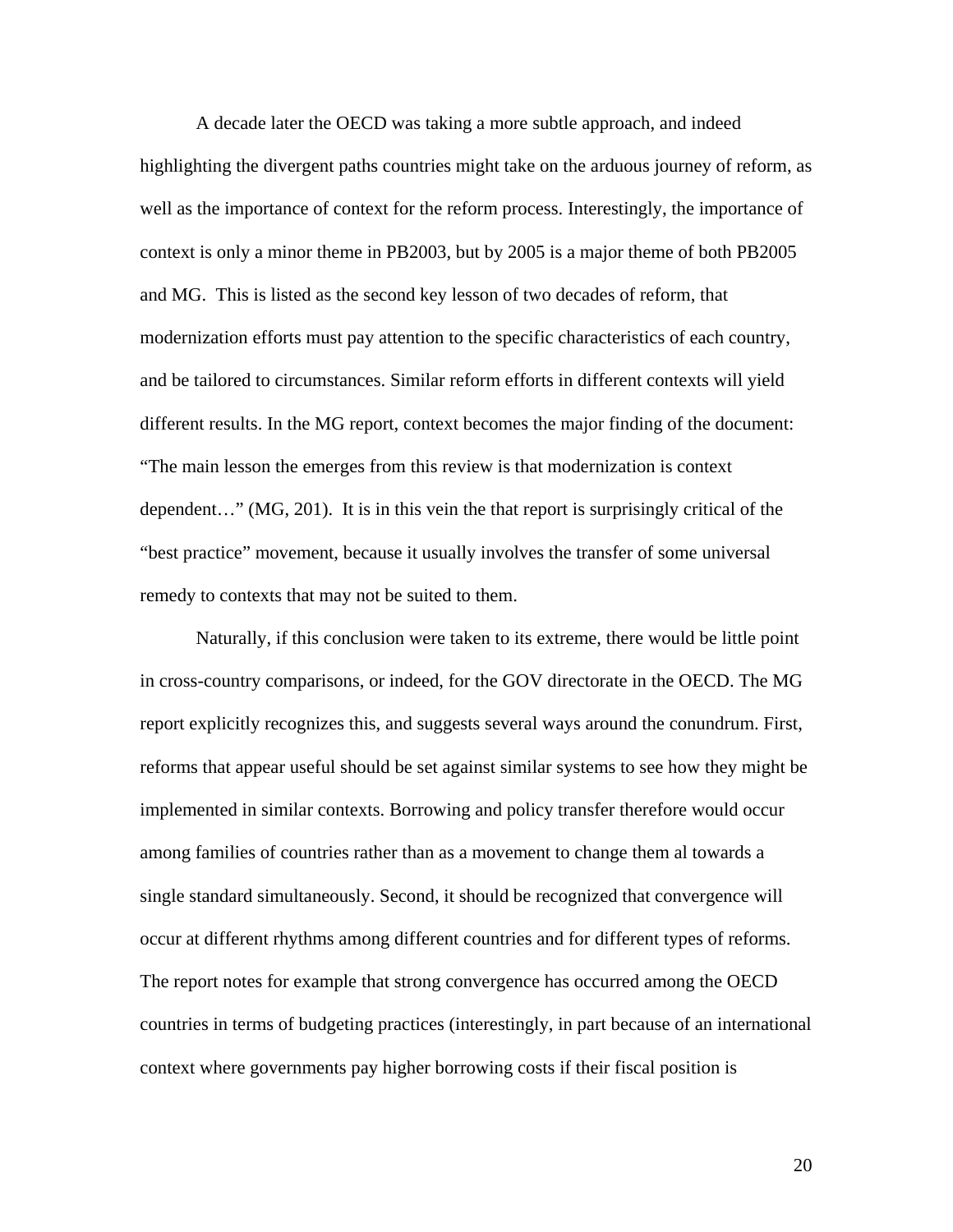considered unsound), but not around accountability and control systems. Third, the only way to assess the potential impact of a given reform is to have a clear sense of the governmental and administrative context into which that reform will be introduced – this requires that governments (perhaps with the OECD's help) should conduct further research on their own internal systems, a diagnostique that will prevent the introduction of reform antibodies that might be rejected by the body politic. Finally, more research has to be conducted at the global level in order to understand the micro-dynamics of reform, and measures need to be developed in order to grasp the real impacts on governance systems of any given reform initiative. Clearly, this is a burden for the OECD (it launched a "Management in Government: Comparative Country Data" in November 2005).

*Modernisation is context dependent: OECD countries' reform experiences demonstrate that the same reform instruments perform differently and produce very diverse results in different country contexts. This variation in reform experiences reflects the disparate institutional structures and environments that confront the reformers. A strong lesson to emerge from this review is that modernisation is context dependent. Modernisation strategies need to be tailored to an individual country's context, needs and circumstances. (MG, 22)* 

*The main lesson that emerges from this review is that modernisation is context dependent: the nature of the problem and the solution are strongly influenced by the national country context. The design of reform strategies must be calibrated to the specific risks and dynamics of the national public administration system and take a whole-of-government approach. (MG, 201)* 

*One of the main lessons from the reform experience is that there is no single generic solution to the problems of public administration. Countries come from different starting points, with different cultures, and face different problems, so the solutions must also be tailor-made to fit their circumstances. (PB2005, 6)* 

### Theme 6: Change is Difficult/Challenging

This theme is less a single element in the reports than a thread that runs through

the entire cloth. The themes of complexity and the organic nature of governance signal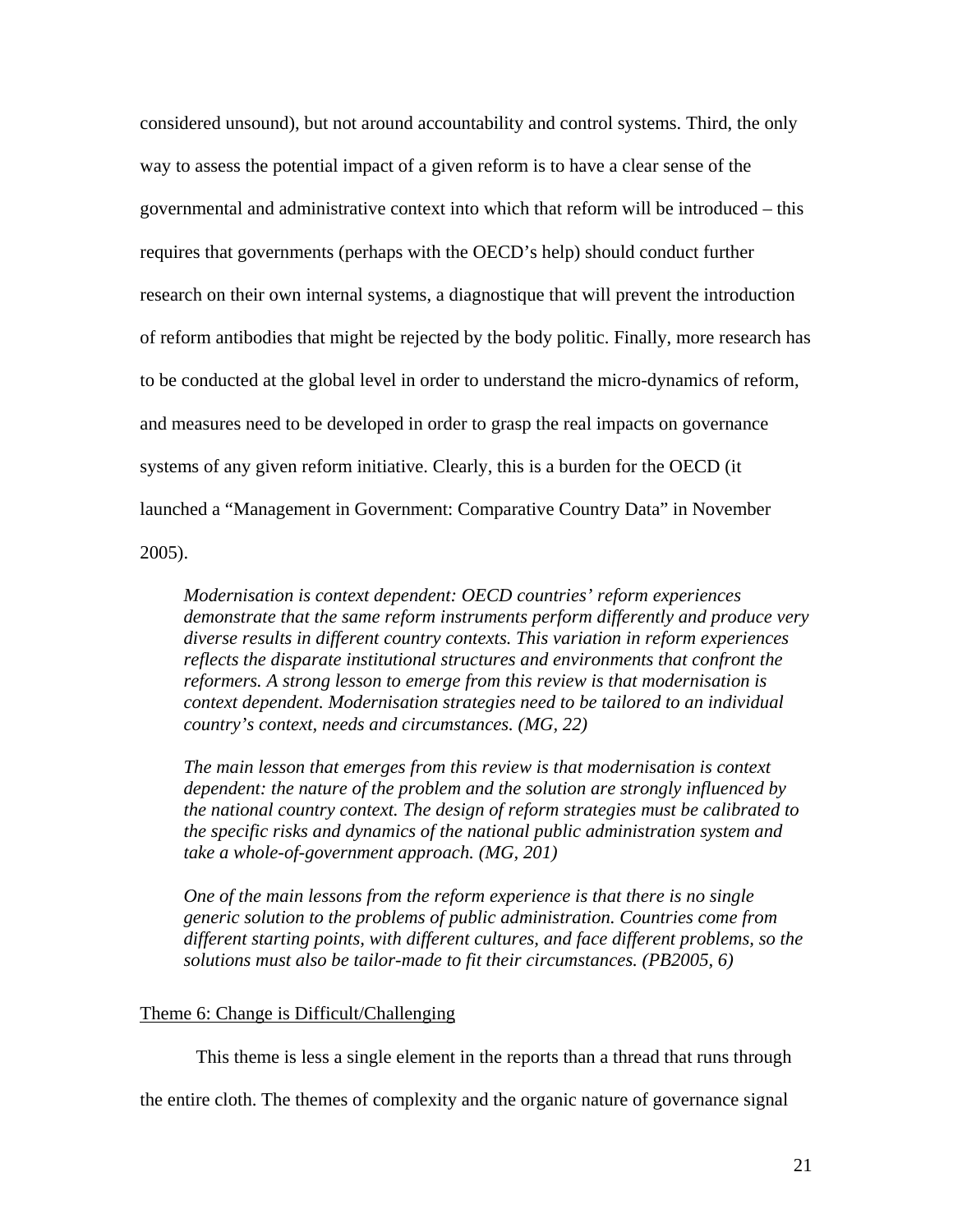that public management reform is challenging at best, and verges on dangerous at worst. The repeated references to past mistakes also highlight the risks associated with reform (these comments are usually balanced with acknowledgements that much was nonetheless accomplished, but the message is clear that despite accomplishments, major mistakes were made). Even the strong emphasis in MG on context is a backhanded reference to the need for care and prudence in proposing best practices. As part of a narrative, of course, this goes well beyond the simple acknowledgement t hat change is difficult. It helps signal several messages. First, and somewhat paradoxically, the emphasis on danger and challenge reinforces the sense that reform efforts are necessary, like a pep talk to a SWAT team before it launches a mission. Second, it steels the will. The subtext is that resistance to change is understandable, but irrational. Reformers have to be prepared to encounter irrational resistance, and simply ride it through. Third, it subtly delegitimizes resistance to change, precisely by emphasizing it as a universal reaction. Again, considering it a universal reaction makes it a thoughtless reflex; it should be dealt with the same way a doctor deals with a patient's flinching before the needle. Finally, if resistance to change is universal, it is unlikely to be easily overcome, and so reform efforts will naturally stretch over time, and perhaps a very long time, before they are successful. Interestingly, the documents make little reference to building constituencies of support or collaboration – though this does not mean that these more cooperative strategies of change are being ruled out. Instead, governance reform seems a lonely vocation, doomed to opposition, fraught with uncertainty, and potentially disastrous if done incorrectly.

*Major change is uncomfortable and anxiety-producing, and because of this there is a natural instinct to resist it. Dedicated managerial attention can change officials'*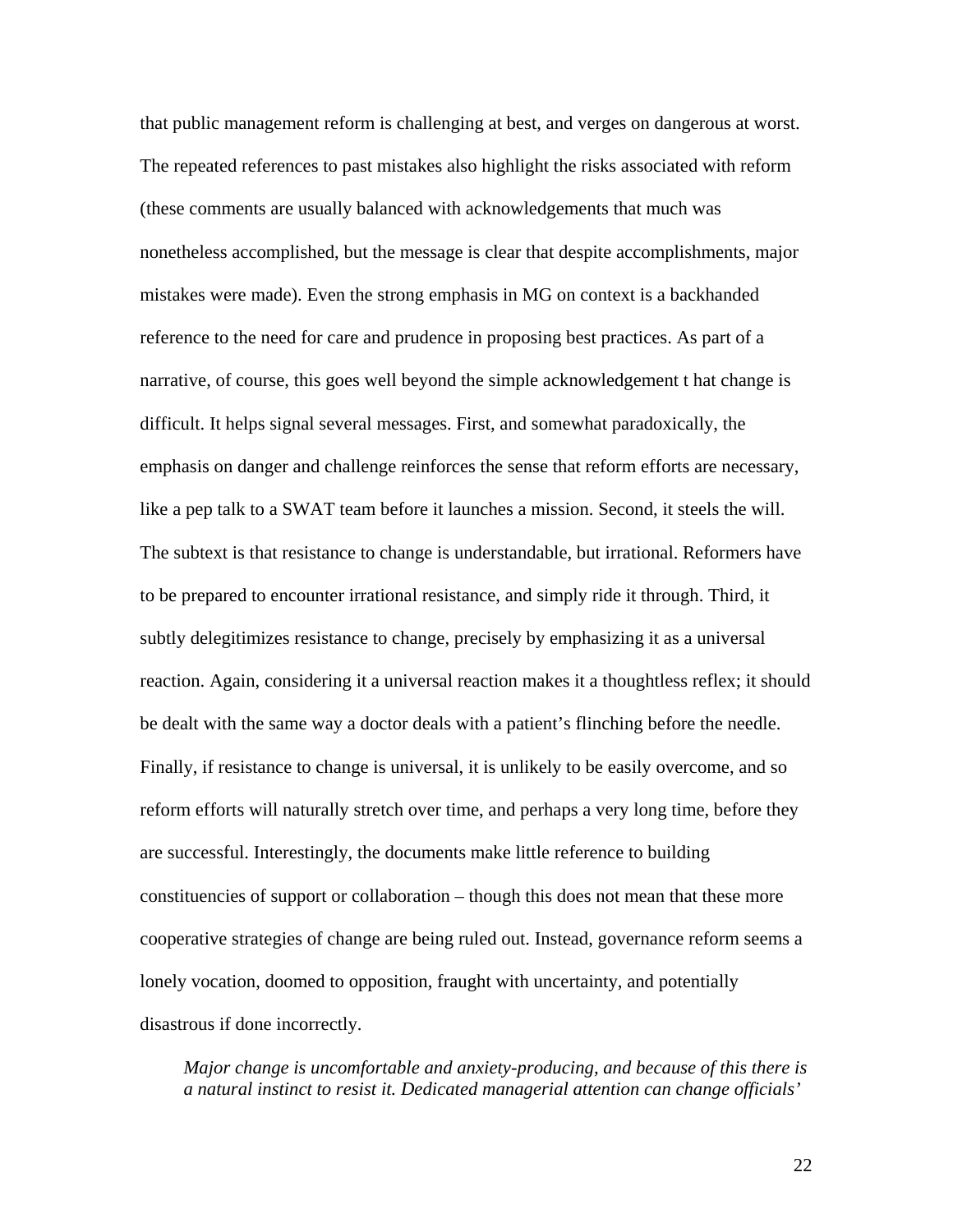*behaviour but it is only at the point where this behaviour has been internalised by individuals and groups – the point of cultural change – that it is likely to continue without such attention. So a reform that does not reach the critical point of internalisation will slip back to the prior state once the dedicated effort for change relaxes. And that is what happens to many attempted reforms. (PB2003, 6)* 

*…politicians face hard and unpopular choices in some countries if long-term difficulties are to be avoided. (PB2005, 2)* 

*Reforms cannot substitute for hard political choices: For OECD countries, improving the cost-effectiveness and performance of their public sectors will help to reduce pressure on spending. As the past decade has shown, however, this in itself is unlikely to stem the continued upward pressure on expenditure generated by social entitlement programmes and social transfers. Public sector reform is not a substitute for the hard and, in many cases, unpopular choices that politicians have to make in some countries if long-term difficulties are to be avoided. (MG, 21)* 

*Citizens' expectations and demands of governments are growing, not diminishing: they expect openness, higher levels of service quality delivery, solutions to more complex problems, and the maintenance of existing social entitlements. Reforms to the public sector in the past 20 years have significantly improved efficiency, but governments of OECD countries now face a major challenge in finding new efficiency gains that will enable them to fund these growing demands on 21st century government. For the next 20 years, policy makers face hard political choices. Since most governments cannot increase their share of the economy, in some countries this will put pressure on entitlement programmes. These new demands on builders of public management systems will require leadership from officials with enhanced individual technical, managerial and political capacities who think and plan collectively and who can work well with other actors. (MG, 205)* 

# **Conclusions: The OECD and Global Governance**

We divide out conclusions into two categories, those about the OECD and

management reform and those on the contemporary nature of globalization and global

governance.

The OECD has been actively involved in public sector management reform for

almost twenty years, since PUMA was created in 1990. It is important to remind

ourselves that the OECD has no authoritative capacity as such, and cannot order its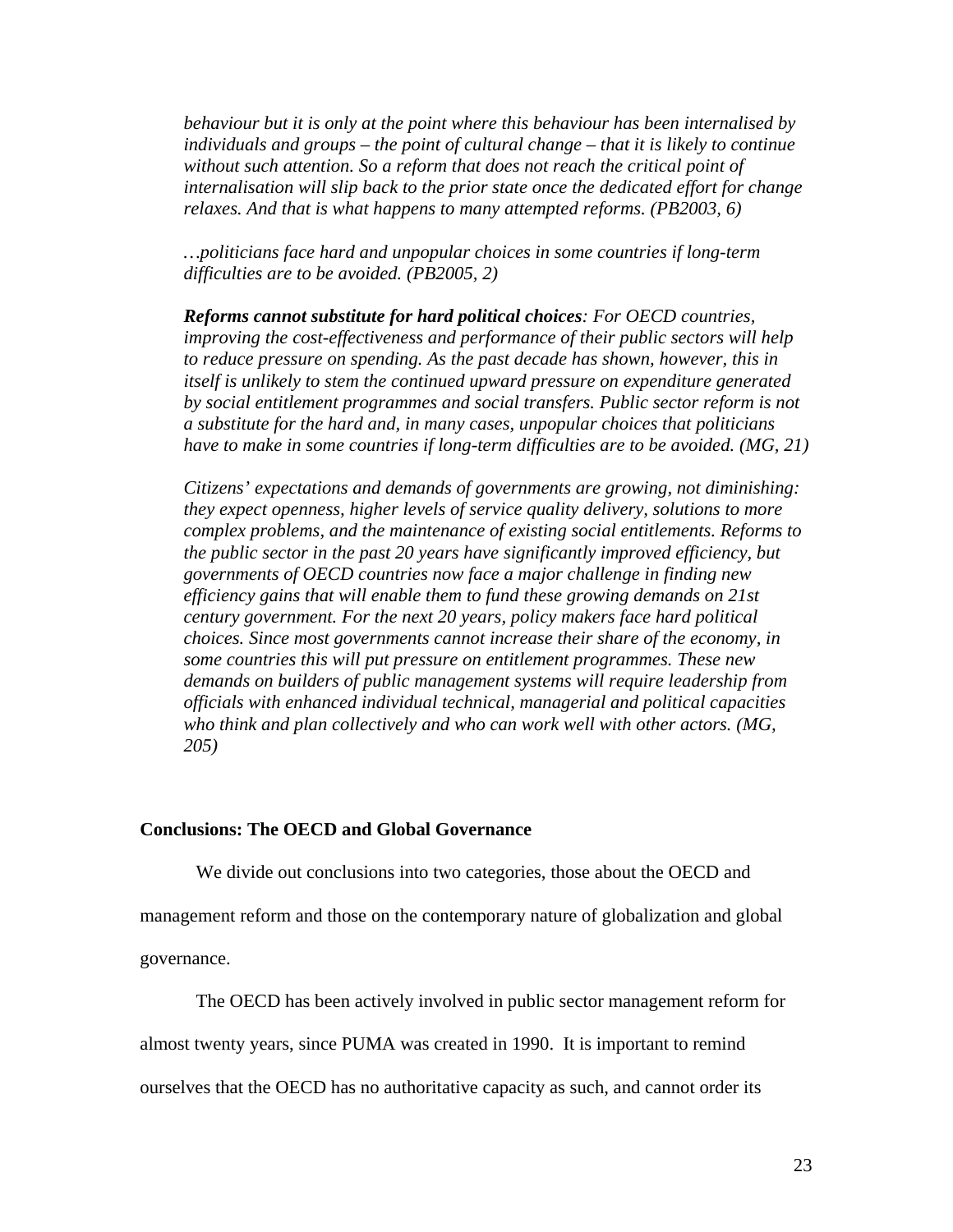members to do anything (though more on this below). Accordingly, it has had to leverage its position in this field as an information broker, moreover a broker with distinct characteristics. First, it is an intergovernmental organization; its members are states. While membership currently sits at 30, the OECD has expanded its activities to embrace non-members as well. In the field of governance, for example, its is mounting a good governance initiative with Arab states; is involved with APEC in regulatory reform; has a South Eastern Europe Regional Program; and also has programs with Russia and China. So, despite its small formal membership, it is in fact global in scope and influence. Second, the OECD operates with a special mix of research and country participation. Governments broadly set its research agenda, and governments/members are usually involved in reviewing reports before they are published. But the OECD's comparative advantage is that it can draw on the willing support of its members (and other states) to provide "inside" information about what governments are doing in specific fields, and that information by definition is credible. The key instruments that the OECD uses to exercise influence are research based, informational ones: (1) ordinary seminars and workshops involving academic experts, government officials, or both; (2) "high-level" seminars of government officials and/or experts; (3) peer-to-peer visits by government delegations to study "best practices" in other governments; (4) didactic country reports that openly recommend certain changes in order to meet global stands (e.g., a 2005 report on China arguing for major reforms in public and corporate governance; (5) journals, newsletters, policy briefs (e.g., the OECD Journal on Budgeting); (6) the development and facilitation of networks of officials to exchange information (e.g., the network of Senior Budget Officials); (7) the development and issuance of "guidelines" in certain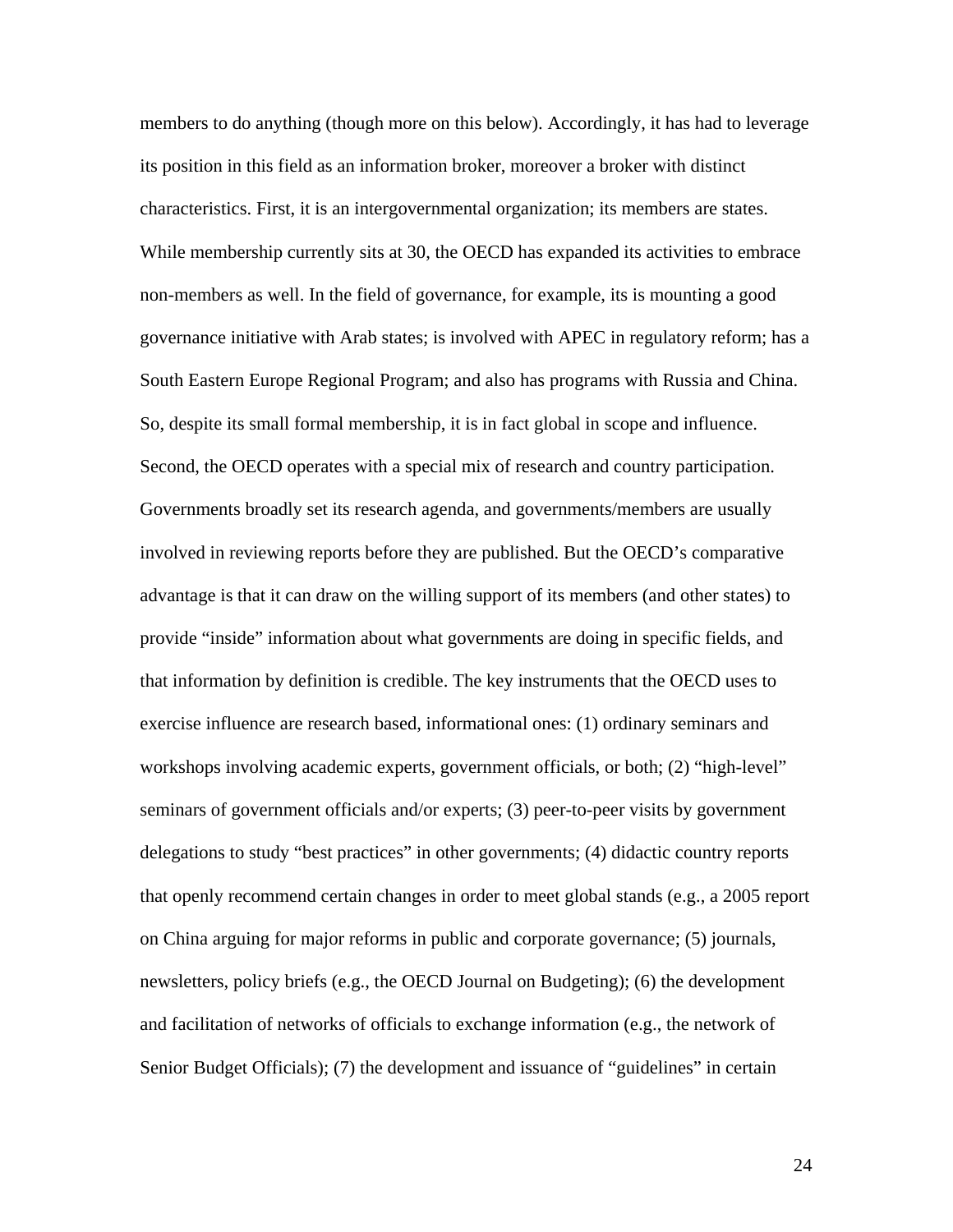areas that governments can voluntarily adopt (e.g., the Guidelines for Managing Conflict of Interest in the Public Service); (8) the construction of inventories, checklists, and frameworks that can guide decision-makers in specific fields (e.g., Public Sector Integrity: A Framework for Assessment); (9) surveys of governments and their practices; (10) databases and indicators. This is a formidable informational arsenal that would have to be invented if it did not already exist. However, it could probably not be invented outside of an organization like the OECD that combines a clubby atmosphere of governments with the more cerebral qualities of a think tank.

The OECD has used all of these instruments in the governance and public management field to exercise influence over "public sector modernization." Indeed, as we noted earlier, its 1995 Governance in Transition report was widely discussed around the world because it purported to be the first survey and overview of its kind describing what governments were doing in reforming public management, and because it unabashedly supported the prescriptions of NPM. There are different varieties of NPM, of course, and the OECD became an early intergovernmental champion of the "more market/less government" version (Sahlin-Andersson, 2000). Many still characterize the OECD's vision in these terms, but as we saw earlier, the organization's views on public sector reform have matured and become considerably more nuanced. Whereas the 1995 report made ritualistic references to contextual factors and the reality of different reform trajectories, the 2005 report elevated context to a prime theme and indeed a key conclusion. Whereas in 1995 the OECD did seem to be pushing universalistic solutions, by 2005 it was much more cautious, both about context as well as about organizational culture and the ecology of government institutions. From time to time, the OECD will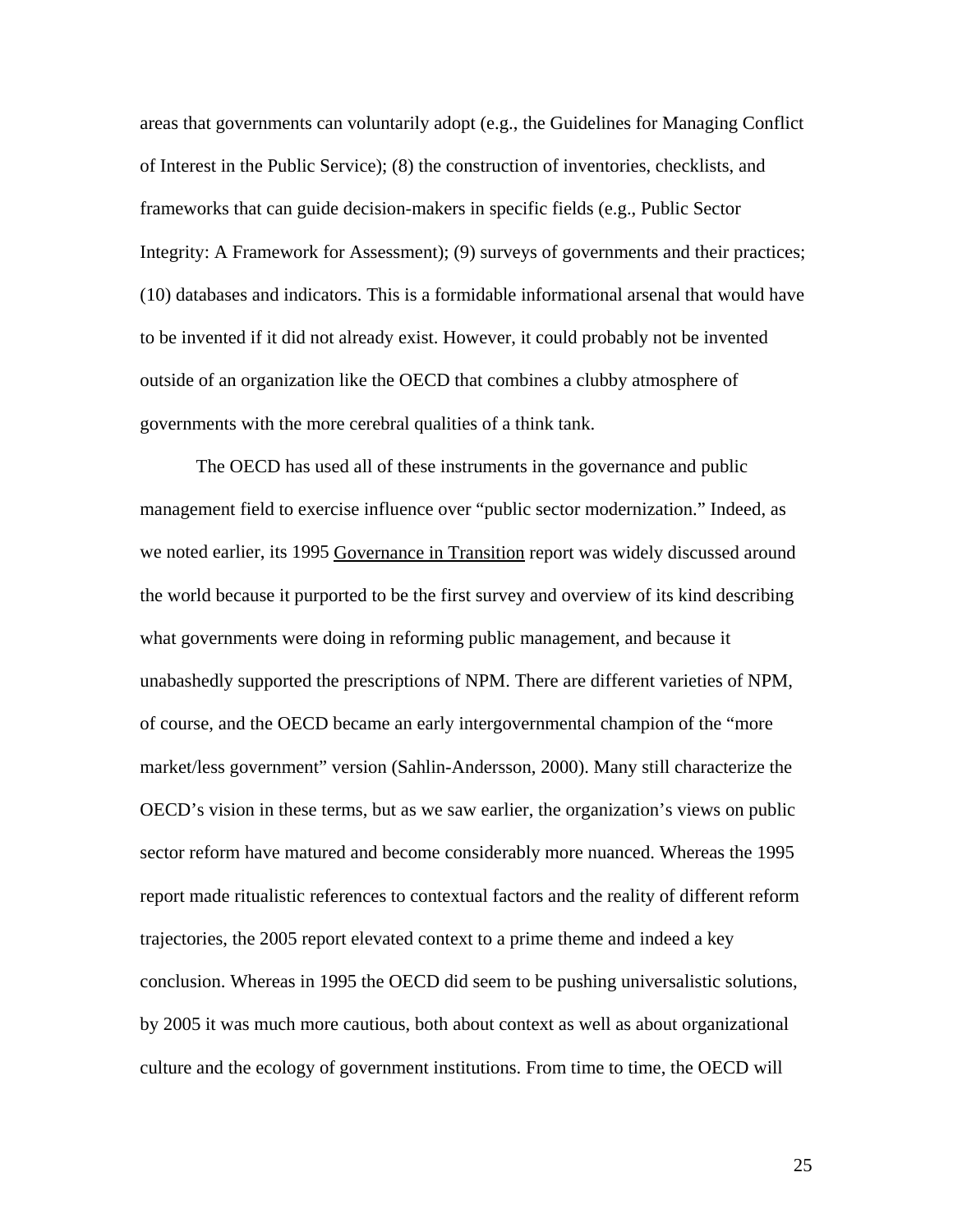highlight the principles that bind its members and which allegedly form a common foundation of values about good governance (e.g., transparency, accountability), and it will occasionally chide governments for not meeting global standards, but its considered views on modernizing governance are no longer confined to a narrow interpretation of NPM.

Doubtless some of this is due to learning. As its own report points out, governments have not shrunk in the last two decades, and so a naïve NPMism would make little sense. As well, experience with the central and Eastern European transition states in the 1990s, with the EU accession process, and with the consequences of failed states around the world, shows that governance is hugely important for economic performance and social stability, let alone key services such as clean water and education. But I would argue that we need to talk organizational context into consideration as well – the GOV secretariat of the OECD is operating in governance "market" and needs to maintain and expand its position in that market in order to survive and thrive as an organization. The themes we saw in the reports, as well as the master narrative that binds those themes together, serve the OECD well from a marketing point of view. First, the emphasis on the difficulty and the challenge of public sector modernization essentially underscores the point that this is not for the uninformed or the faint-hearted. The repeated calls for more research and data and indicators reinforce the point. Second, the emphasis on context and variety, on the differences among governments and hence the different paths to reform, establishes a much wider agenda for the OECD over time than would a one-size-fits-all approach. The mid-1990s emphasis on a single value – efficiency – made for a relatively narrow range of recommendations. The new emphasis on ecology,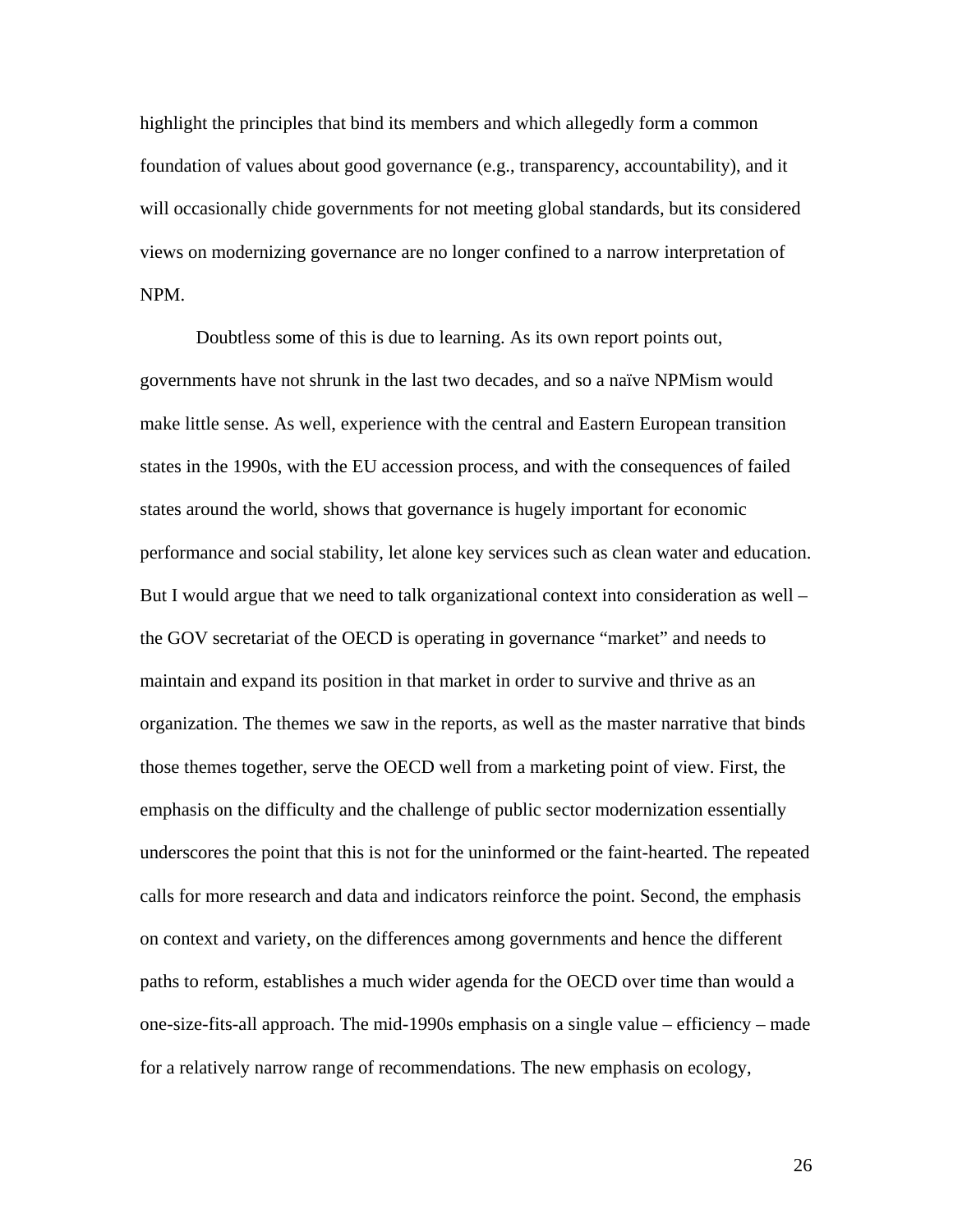nuance, contradiction, and feedback loops creates "inversions without end," a potential reform agenda that stretches far into the future. The minute calibrations required to get reform right will almost never end, as one set of interventions or reforms calls forth the need for ever new ones to deal with the ramifications of those past.

We close now with some observations on the contemporary nature of globalization and global governance. A first, key point, is that the OECD's efforts in proselytizing public management reform is part of a global explosion in the past twenty years in knowledge networks around management and management reform, in both the private (Sahlin-Andersson and Engwall, 2002; Kipping and Engwall, 2002) and public sectors (Kettl, 2005). These knowledge networks form dense matrixes of actors and organizations that effectively become the discordant lattices of global coordination and emergent forms of global governance (Stone, 2004; Slaughter, 2004). While the phrase "governance without government" was coined some time ago (Rosenau and Czempiel, 1992), it increasingly is being drawn upon to describe a world where rules of every type, at every level, seem to be multiplying into thick meshes of control. However, more and more of these rules seem to be "soft law" – standards, norms, guidelines, and frameworks. States are clearly involved, but are not necessarily prime movers or dominant players in respective networks: "Governance in a world where boundaries are largely in flux is being shaped and pursued in constellations of public and private actors that include states, international organizations, professional associations, expert groups, civil society groups and business corporations. Governance includes regulation but goes well beyond. Governance is also about dense organizing, discursive and monitoring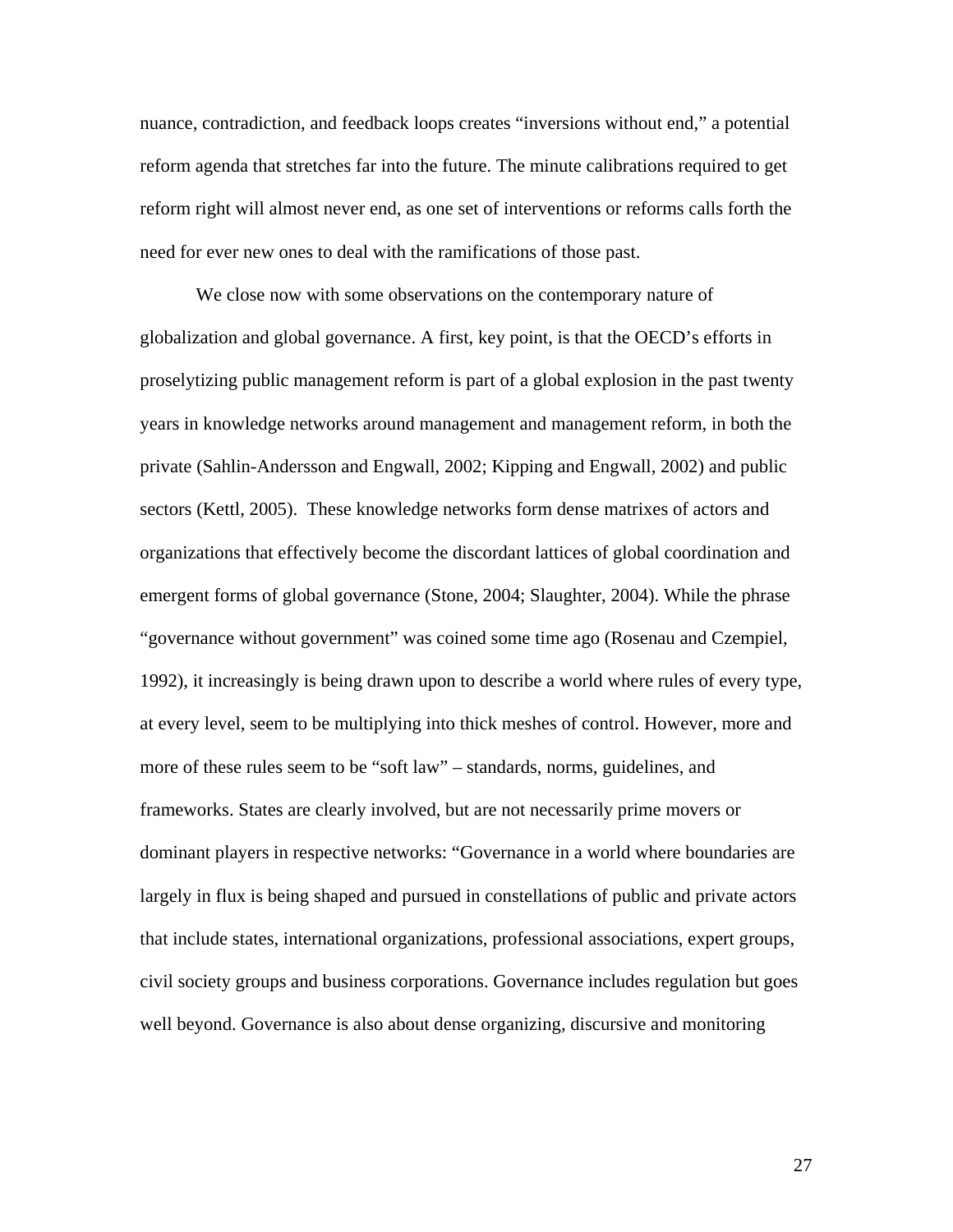activities that embed, frame, stabilize and reproduce rules and regulations" (Djelic and Sahlin-Adersson, 2006: 7).

The paradox is that that this form of dynamic and loose coupling of actors and organizations in the making of soft rules and non-coercive monitoring and compliance strategies is diffuse, messy, with a variable geometry – and yet it creates order. That order is fragile, unlike hierarchies of command and control backed up by force and sanctions, and so has to be constantly re-created and re-calibrated. The OECD is an important contributor to global governance that occurs without a global government. As an arena and a convener, it ceaselessly connects and re-connects government officials around the world, along with experts, NGOs, and business. Obviously, these actors do not always agree with each other, but the simply fact of meeting creates discursive spaces and a common language of concepts. More than that, however, the OECD is engaged in standards setting, a key instrument in soft law (Brunsson and Jacobssen, 2000). Despite the caution that we saw in Modernising Governance, the GOV secretariat is not at all shy of articulating "best practices," frameworks, guidelines, and "success" stories. The master narrative of reform both tells a story but also lays out a conceptual universe, complete with broad objectives and strategies. This is complemented by league tables, indicators, and roadmaps that encourage self-reflexivity and mutual adjustment. Over time, systems begin to look similar, and the managers of those systems learn from each other, speak a similar language, and ultimately begin to coordinate in policy terms, without a central coordinator.

A good example of the above is the OECD's Anti-Corruption Network for Eastern Europe and Central Asia. Its website states: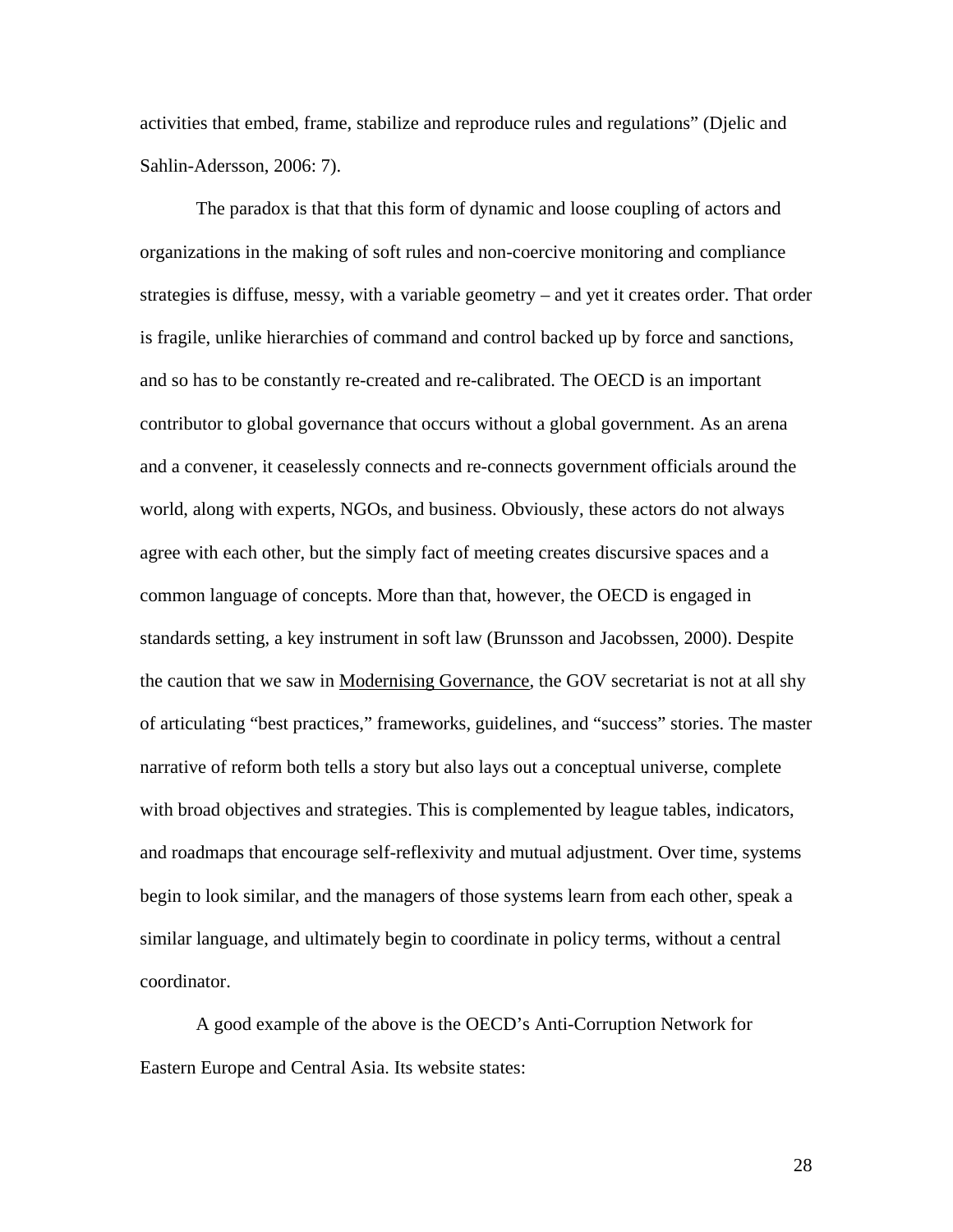The Anti-Corruption Network was established in 1998. The main objective of the ACN is to support its member countries in their fight against corruption by providing a regional forum for the promotion of anti-corruption activities, exchange of information, elaboration of best practices and donor coordination. The ACN includes countries from Eastern Europe, Caucasus and Central Asia. The OECD member states are also taking part in the ACN activities. The main counterparts of the ACN are the national governments and anti-corruption authorities of the participating countries. Civil society, business associations, international organisations and international financial institutions (IFIs) are also taking an active part in the ACN. $^{6}$  $^{6}$  $^{6}$ 

Countries submit reports that are then discussed by representatives of the ACN, which issues a set of recommendations. Countries respond to those recommendations (and are directly involved in shaping them), and then are expected to implement them. Monitoring reports are periodically issued, indicating the progress of implementation. Gradually, global standards on corruption and bribery leech out from the OECD member states and begin to morph into the legal systems of target states. This yields a loosely coupled or coordinated system of equivalent standards, that then becomes a regulatory regime dealing with such things as money laundering, government procurement rules, commissions to combat corruption, the training of judges and police officers, and so on.

There is a misconception in some of the literature on the OECD and transnational governance networks that standards work primarily through soft law and voluntary compliance. While a good deal of the OECD's practices do rely on these techniques, it also has the occasional opportunity to have a more robust effect on governance systems,

<span id="page-28-0"></span><sup>&</sup>lt;sup>6</sup> [www.oecd.org/document/14/0,2340,en\\_36595778\\_36595872\\_36959886\\_1\\_1\\_1\\_1,00.html](http://www.oecd.org/document/14/0,2340,en_36595778_36595872_36959886_1_1_1_1,00.html) The target countries are: Albania, Armenia, Azerbaijan, Belarus, Bosnia and Herzegovina, Croatia, Georgia, Kazakhstan, Kyrgyz Republic, Latvia, Lithuania, the Former Yugoslav Republic of Macedonia, Moldova, Montenegro, Romania, the Russian Federation, Serbia, Tajikistan, Ukraine and Uzbekistan. Bulgaria, Estonia and Slovenia. n addition to national governments, the ACN involves civil society, business, international organizations: the World Bank, the European Bank for Reconstruction and Development (EBRD), Transparency International (TI), Open Society Institute (OSI), United Nations Office on Drugs and Crime (UNODC), United Nations Development Programme (UNDP), Council of Europe (CoE), Group of States Against Corruption (GRECO), the Organisation for Security and Cooperation in Europe (OSCE), International Chamber of Commerce (ICC), Business and Industry Advisory Committee to the OECD (BIAC), American Bar Association (ABA) and others. The author was engaged in 2004 in a country review of Ukraine.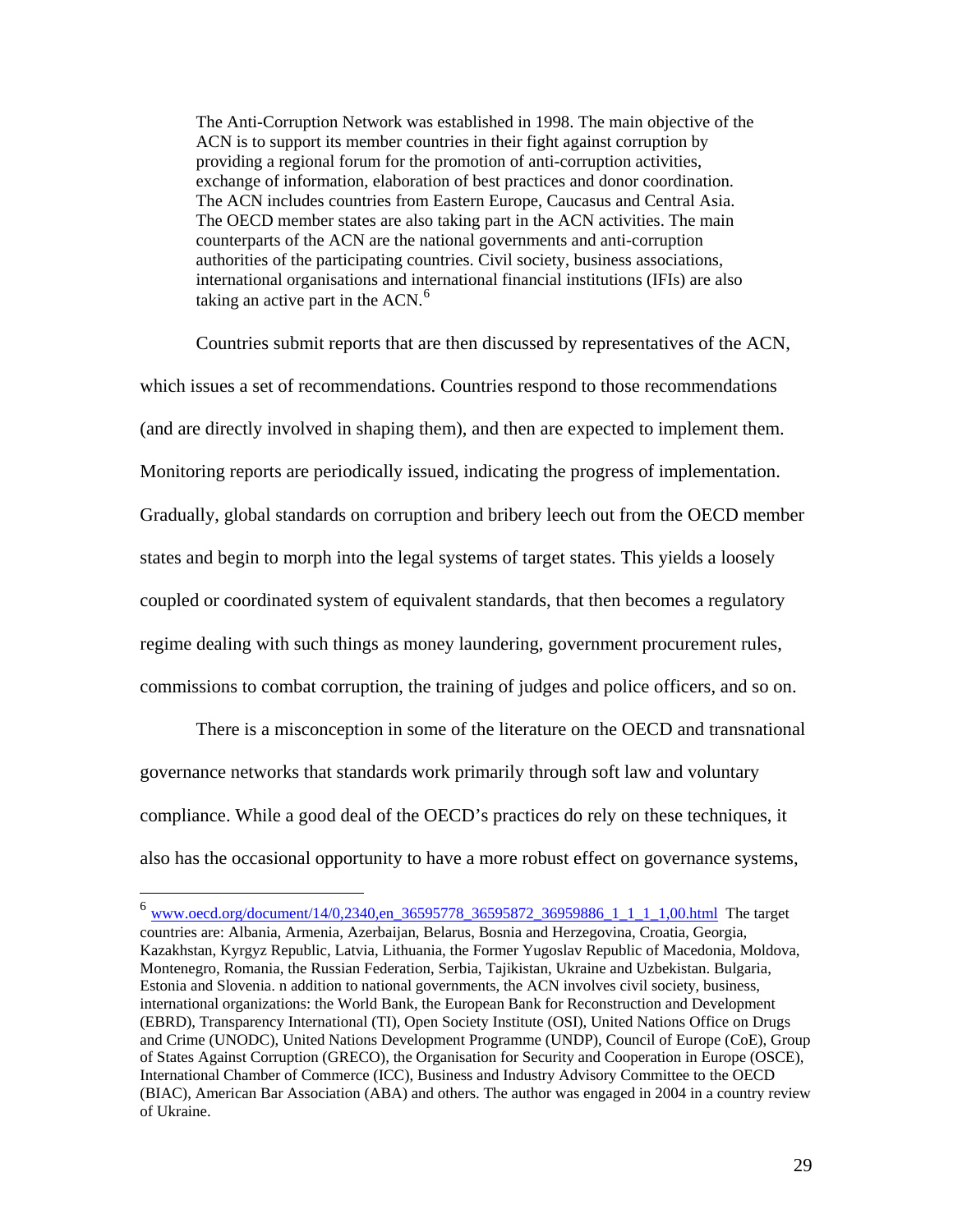not directly but through the acceptance and application of these standards by third parties. For example, the OECD released the Best Practices for Budget Transparency in 2001, which was then incorporated by the IMF in its Manual on Fiscal Transparency (2001).<sup>[7](#page-29-0)</sup> Together with the UN's statistical benchmarks in COFOG (Classifications of the Functions of Government) these become standards of compliance in governmental fiscal reports to the Fund. The standards in turn inform the reporting requirements of donor agencies around the world, as well as private lenders to governments. In a nominal sense these are still "soft" law and voluntary standards, since no government can be compelled to use them. But to the extent the governments seek donor funds, or accession to the EU, for example, they will have to comply with this set of OECD standards, and the larger family of standards of which they are a part.

Nonetheless, this still begs the question of why governments and their officials engage as energetically as they do with a body like the OECD, one that can exercise almost no leverage over them. This is a large topic that will have to be developed in future research, but at this stage we can discern at least four factors that create a receptive audience for OECD governance standards. First, we underestimate the pressure of "policy search" among modern governments. In most cases when government officials are asked to develop new policies, their first question is "what are other governments doing?" This is both to provide a backdrop for domestic policy, but also to search for new ideas, techniques, tools, best practices, stories of success and failure. Most officials would be considered irresponsible if they did not have some grasp on what other

<span id="page-29-0"></span><sup>7</sup> [www.imf.org/external/np/fad/trans/manual/index.htm](http://www.imf.org/external/np/fad/trans/manual/index.htm)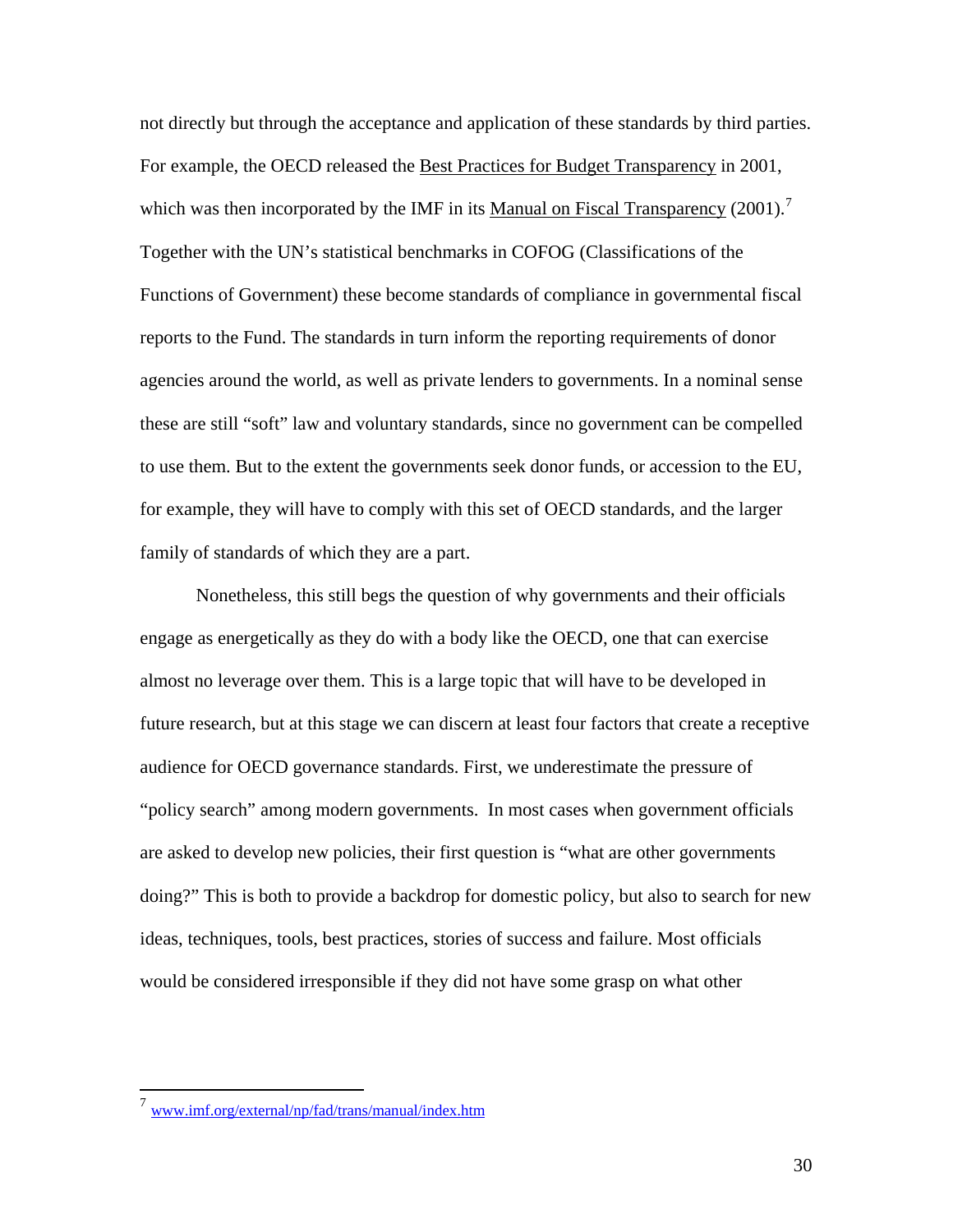governments are doing with respect to a given policy field.<sup>[8](#page-30-0)</sup> The OECD provides a onestop shop for comparative policy data.

Second, participation in the OECD yields several practical as well as symbolic benefits for most states. In the complex world of international relations, the practical benefits extend from compliance with standards that are recognized by third parties, to the personal connections with counterpart officials in other countries. The symbolic benefits arise from membership (or participation) in an exclusive and prestigious club. For example, even if the OECD's CAN achieved absolutely nothing at all in practical terms, countries like Kazakhstan and Ukraine achieve a measure of global respectability simply by showing up.

Finally, the OECD has managed to capitalize on a complex global psychology of "modernization," a restless hunt to reach an always-receding horizon of improvement. What works now is never good enough. As Governance in Transition put it: "Unchanged governance structures and classic responses of "more of the same" are inappropriate to this intricate policy environment. …Governments must strive to do things better, with fewer resources, and, above all, differently." To be modern is to be *à la mode*. While the OECD is not as ruthless in defining *la mode* as New York or Parisian *fashionistas*, it has appropriated the discourse of modernity, and has a credible claim to defining what is *à la mode* through its membership and associational ties. Most governments, whatever their real inclinations, resist being labeled "conventional," "backward" or "traditional." Most prefer to be "modern" or to be "modernizing." But to be modern is also to be "of the moment," and as the moment is always changing, so the quest is never-ending.

<span id="page-30-0"></span> $8\text{ This observation springs from personal experience.}$  This observation springs from personal experience. The author has served as a consultant on several federal government policy review projects, and each one without fail has demanded some sort of comparative analysis of other countries' policies.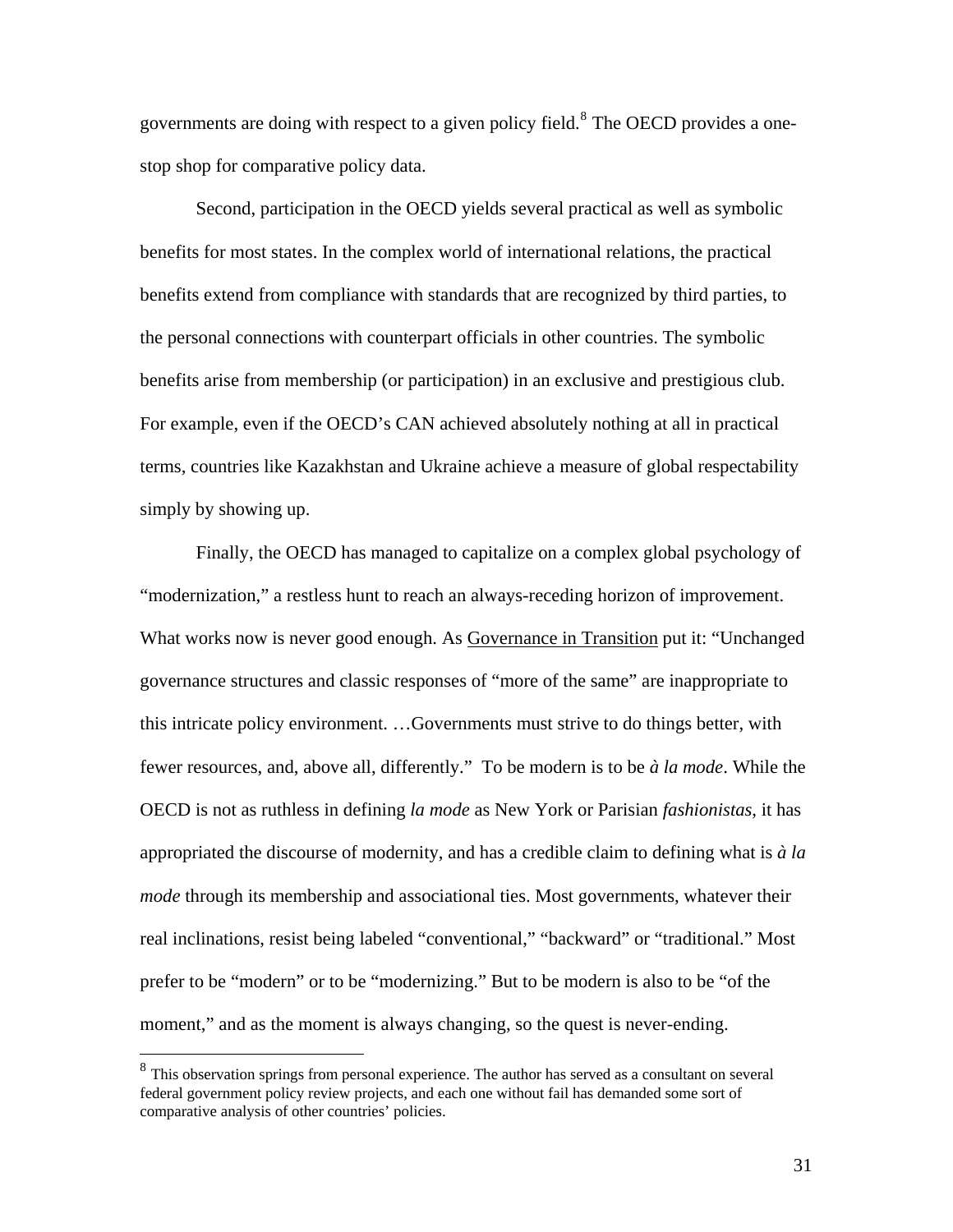# References

- Aucoin, Peter (1995). The New Public Management: Canada in Comparative Perspective*.*  Montréal: Institute for Research on Public Policy.
- Barzelay, Michael (1992). Breaking through Bureaucracy: A New Vision for Managing Government. Berkeley, CA: University of California Press.
- Bevir, Mark, R.A.W. Rhodes, and Patrick Weller (2003). Traditions of Governance: Interpreting the Changing Role of the State. Public Administration 81:1-17.
- Boston, J. et al. (1996). Public Management: The New Zealand Model. Auckland: Oxford University Press.
- Boston, Jonathan, Paul Dalziel, and Susan St. John (1999). Redesigning the Welfare State in New Zealand: Problems, Policies, Prospects*.* New Zealand: Oxford University Press.
- Brunsson, Nils and Bengt Jacobsson, eds., (2000). A World of Standards*.* Oxford: Oxford University Press.
- Djelic, Marie-Laure and Kerstin Sahlin-Andersson (2006). Introduction: A World of Governance: The Rise of Transnational Regulation, in Marie-Laure Djelic and Kerstin Sahlin-Andersson, eds. Transnational Governance: Institutional Dynamics of Regulation. Cambridge: Cambridge University Press, pp. 1-28.
- Hansen, Hans Krause, Dorte Salskov-Iversen and Sven Bislev (2002). Discursive Globalization: Transnational Discourse Communities and New Public Management. In Morten Ougaard and Richard Higgott, eds., Towards a Global Polity*.* London: Routledge, 107-124. Hood (1996)
- Hood, Christopher (1998). The Art of the State: Culture, Rhetoric, and Public Management*.*  Oxford: Clarendon Press.
- Kernaghan, K. (2000). The Post-Bureaucratic Organization and Public Service Values. International Review of Administrative Sciences 66: 91-104.
- Kettl, Donald F. (2005). The Global Public Management Revolution. 2<sup>nd</sup> ed. Washington: Brookings Institution.
- Kipping, Matthias and Lars Engwall, eds. (2002) Management Consulting: Emergence and Dynamics of a Knowledge Industry. Oxford: Oxford University Press.
- OECD (1995). Governance in Transition: Public Management Reforms in OECD Countries. Paris: OECD.
- OECD (2003). Public Sector Modernizations. Paris: OECD Policy Brief.
- OECD (2005). Modernising Government: The Way Forward. Paris: OECD.
- OECD (2005). Public Sector Modernisation: The Way Forward. Paris: OECD Policy Brief.
- Peters, B. Guy (2001). The Future of Governing, 2nd. ed. Lawrence, Kansas: University Press of Kansas.
- Peters, B. Guy and Jon Pierre (Eds.) (2001). Politicians, Bureaucrats and Administrative Reform. London: Routledge.
- Pollitt, Christopher and Geert Bouckaert (2000). Public Management Reform: A Comparative Analysis. New York: Oxford University Press.